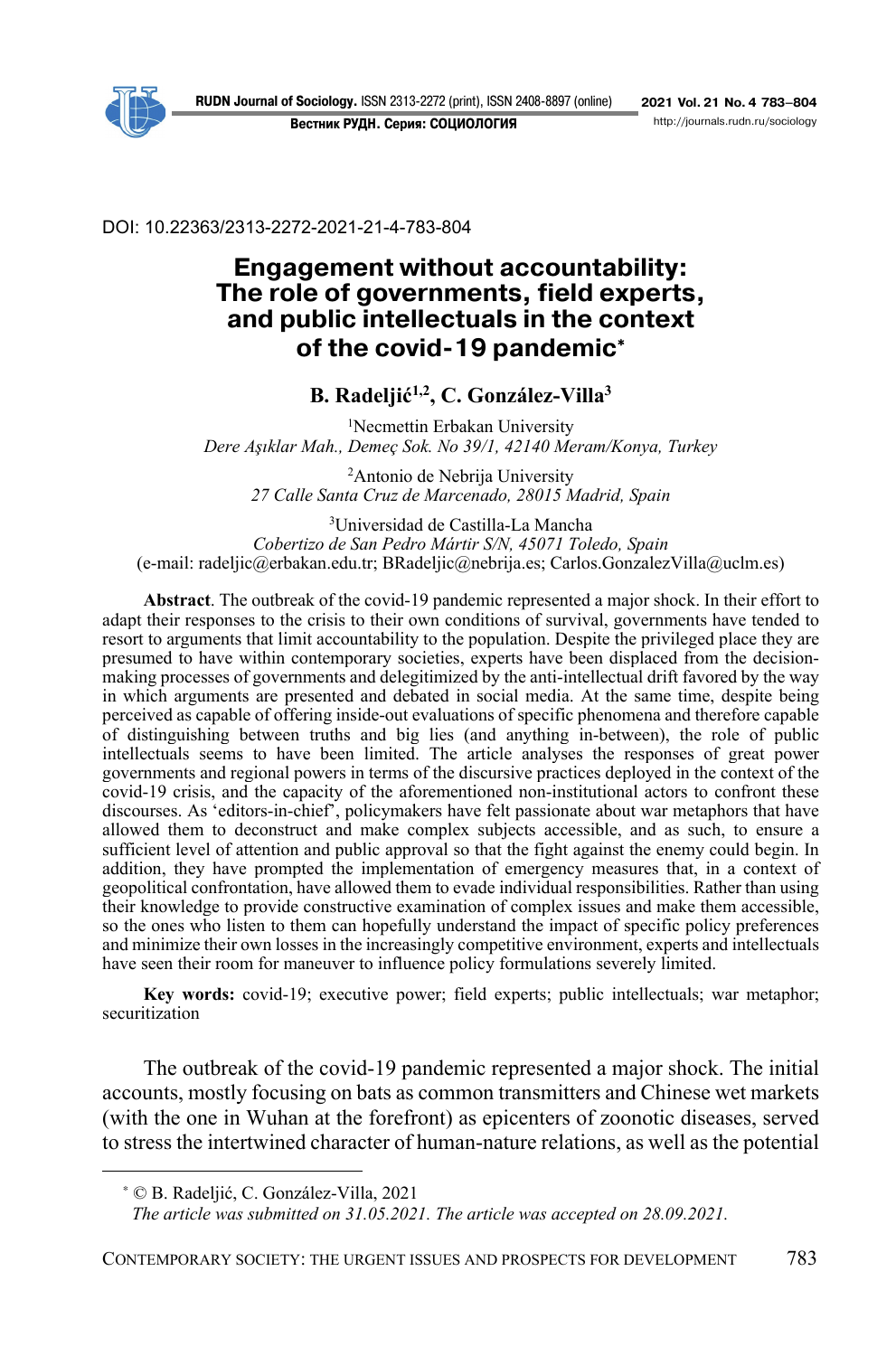consequences once the red line has been crossed. Talking about the connection between the killing of nature and future types of illnesses, some UN officials sought to warn the global community that "the message we are getting is if we don't take care of nature, it will take care of us" [18]. Other observers used similar warnings to depict the coronavirus storm as "nature's pro-active response to the suicidal behavior of homo not-so-sapiens" [65]. The consequent images of medical staff covered in personal protective equipment and severe lockdown measures, introduced around the globe to prevent the spread of coronavirus, consolidated the narrative that the world had no other choice but to enter into a war against the new enemy. Accordingly, Chinese President Xi Jinping was "the commander of the people's war against the epidemic" [77] and US President D. Trump described himself as 'a wartime president' who had to win the 'war against the Chinese Virus' so that the US "can immediately go right back up to where it was, and even beyond". In Europe, British Prime Minister B. Johnson stressed that his government had to behave 'like any wartime government', French President E. Macron declared that 'France was at war', and German Chancellor A. Merkel addressed her fellow citizens by saying that the country was facing its biggest challenge since the Second World War [48].

While relying on their closest associates, key ministries, and state agencies, but also on non-state actors (especially the social media outlets, because of their capacity to reach a maximum audience), the ruling elites sought to exploit the advantages of e-diplomacy or digital diplomacy [1; 22; 26] to talk about public safety, risks and necessary measures, and post-pandemic recovery strategies. Whichever the topic — between the outward-looking blame game (mainly directed against China and the WHO) and inward-looking protection of the citizens from the most terrible expectation (through lockdowns, self-isolation, and physical distancing) — the overarching message was that the decisions were taken following planning and thorough consultations, and as such were in the best interest of all, including the state itself, businesses, and people. The obvious discrepancies characterizing responses worldwide provided fertile material for comparisons and, if convenient, a basis used for the sake of superiority narratives; the acknowledgment of one state's good practice did not necessarily translate into its replication elsewhere. By approaching the pandemic as an opportunity and part of future electoral campaign, a good number of administrations — democratic, the socalled hybrid, or fully authoritarian — have cherry picked pieces of advice from their respective health authorities, as well as the severity of measures to be implemented. As the result, we have ended up seeing major discrepancies between different states (as across the US), governments (as in the case of Italy, Sweden, and the UK), or regions (such as the Balkans). Altogether, by placing emphasis on individual popularity and policies least damaging to power continuity, while simultaneously insisting on the negative Other as an obstacle to a solution to the pandemic, both core and peripheral players in the realm of politics and international relations have ultimately demonstrated lack of empathy and solidarity at local (Europe) and global level (UN). More precisely, the initial 'us vs. coronavirus'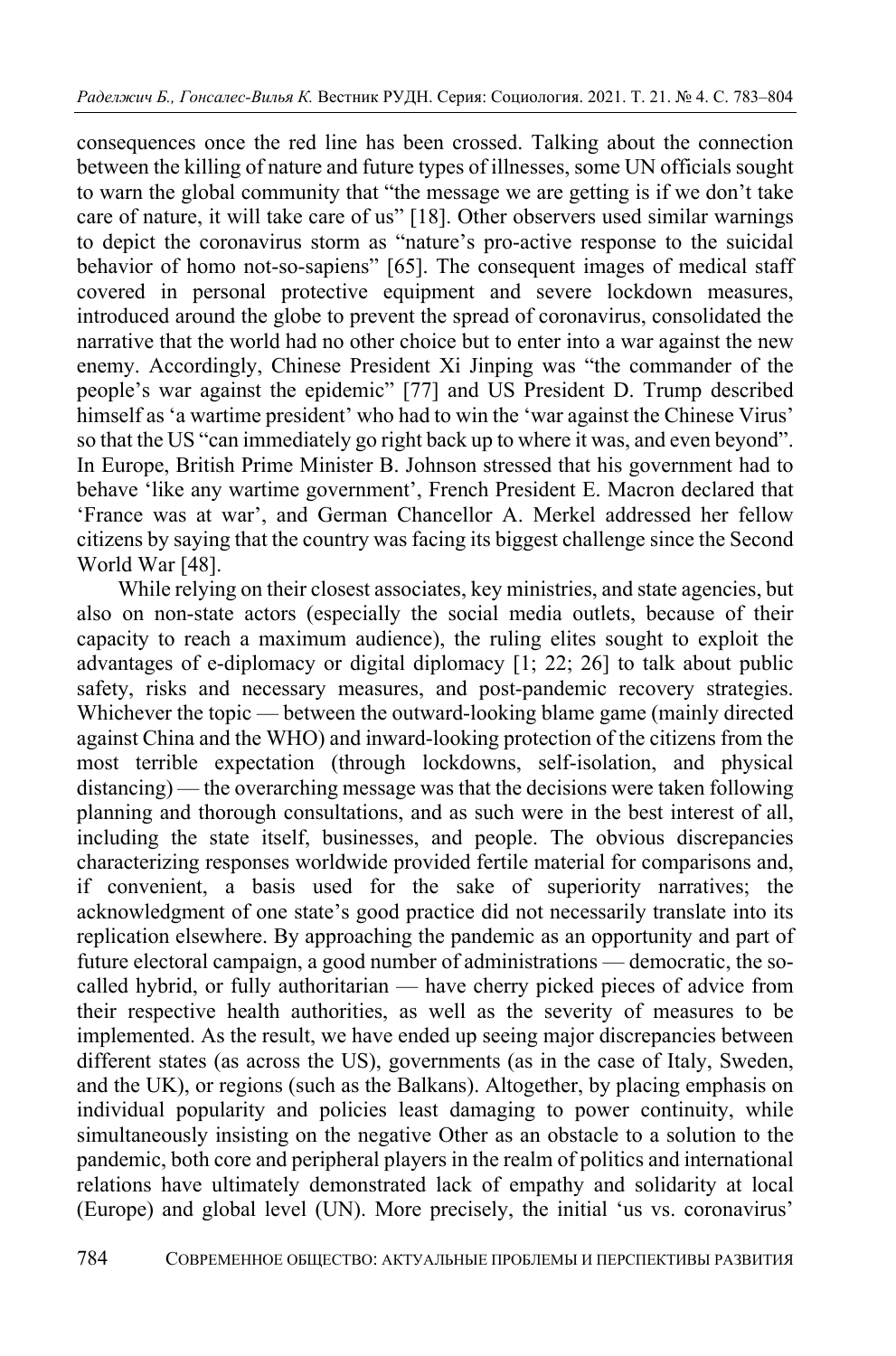advocacy, which implied a global effort to fight an invisible enemy, was quickly abandoned, providing space for greater flexibility and politization of the question of health emergency. In this new context, the 'us vs. you/them' division was less about the collective handling of the pandemic and much more about intrastate dynamics, including polarization and rising inequalities, with many citizens fearing for their own survival in the so-called new normal.

Given that the covid-19 crisis has been accompanied by all sorts of (un)official assessments, jointly encouraging too many questions *and offering too few answers, we* seek to shed light on the level and impact of engagement of governments, field experts, and public intellectuals during the pandemic. While policymakers as 'editors-in-chief' have felt passionate about their war metaphors and prompt policies throughout, even when they proved detrimental and likely to cause more damage, the role of field experts and public intellectuals seems to have been limited. Rather than trying to persuade people as to what they should be doing, experts and intellectuals are expected to use their knowledge to provide constructive examination of complex issues and make them accessible, so that the ones who listen to them can hopefully understand the impact of specific policy preferences and minimize their own losses in the increasingly competitive environment. Their status — and luxury to serve as impartial commentators rather than key figures of the political spectrum and decision-making processes — is a matter of both institutional willingness to provide space for their involvement and their own readiness to contribute in a more active manner (individually or by joining other like-minded comrades). While some regimes tend to be more inclined toward a genuine inclusion of experts and intellectuals in debates about system's deficiencies and possible improvements, others tend to show reluctance by treating them as nuisance or trying to limit their access to the public through censorship and promotion of anti-intellectualism. However, whichever the level of expertise or whomever the target of experts, the governments seem to have remained unaffected by them. In fact, in the pursuit of their agendas, they have mainly counted on their own hand-picked advisors. Science and technology have additionally complicated the position of field experts and, in particular, public intellectuals; while providing platforms for dissemination of new ideas and critical thinking, they have also provided algorithms to regulate the suitability of debates on policy alternatives and leadership accountability in a time of emergency.

#### **Government agendas and policy preferences**

Policymakers are individuals involved in formulation, implementation, and amendments to policies many of whom, as a part of the job description, are likely to have the authority to sign off decisions, approve policy documents, and determine allocation of financial resources. For example, in the UK, policymakers include ministers, their advisers, civil servants, officially appointed Chief Scientific Advisers, Parliamentary Committee members, MPs, Lords, and all of their advisory staff. Given their responsibilities and expected commitment to accountability (the extent of which is largely determined by the regime type), policymakers present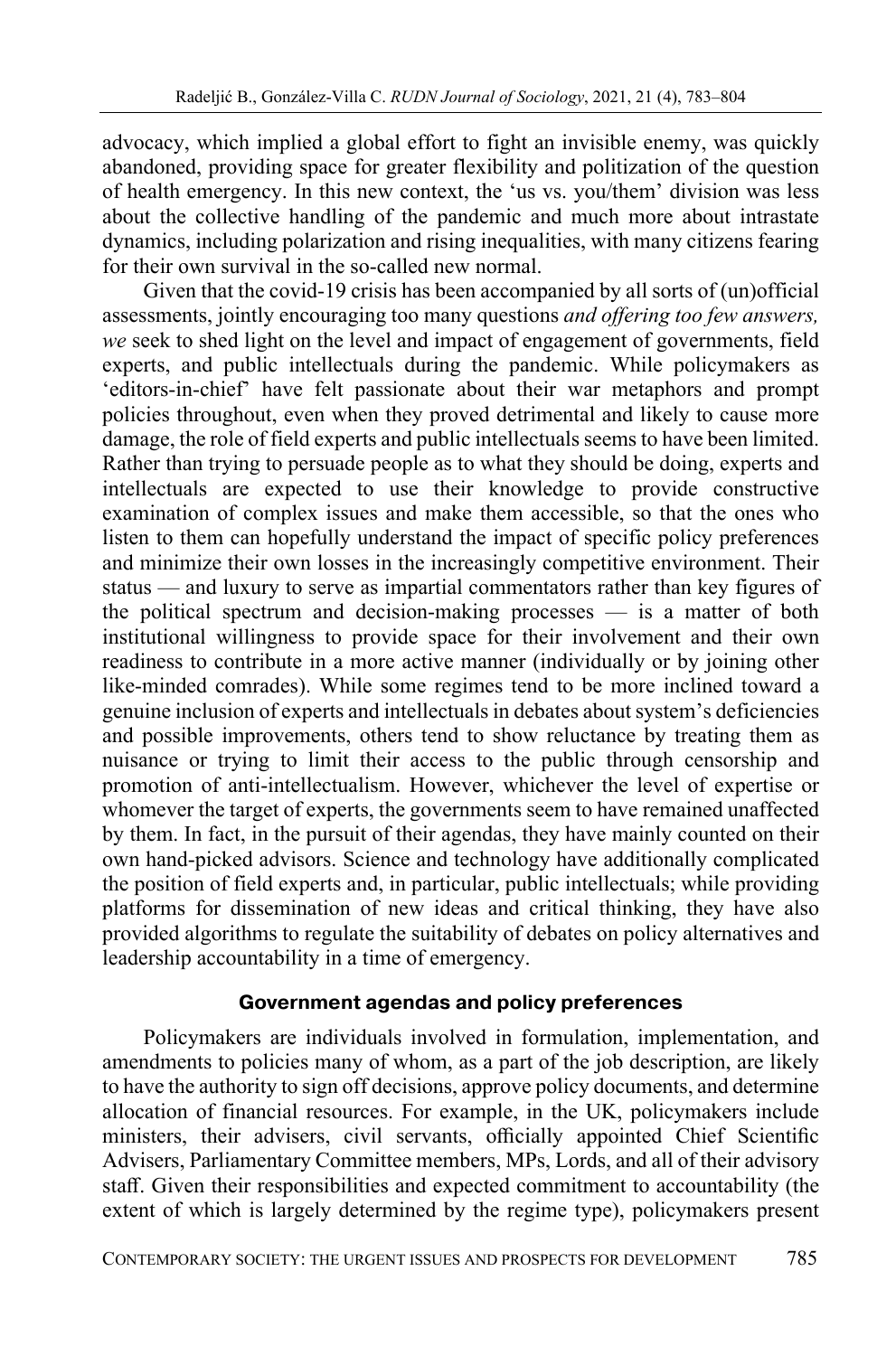themselves as well-informed and authoritative sources working in the best interest of their respective states and publics. For a successful pursuit of agendas, including new policies, internal coordination and external trustworthiness are key. As explained elsewhere, "public service is a public trust. Citizens expect public servants to serve the public interest with fairness and to manage public resources properly on a daily basis … Public service ethics are a prerequisite to, and underpin, public trust, and are a keystone of good governance" [52]. The necessity to come across as transparent and trustworthy — a process usually predicated upon wellgrounded ideas and arguments as well as sound solutions to diverse complexities of both national and international relevance — is a modus operandi likely to facilitate preservation of office and thus further consolidation of power.

Looking at the question of problem definition (its analytical and normative dimensions), D. Dery is right to insist on two maxims, that "problems do not exist 'out there,' are not objective entities in their own right, but are analytic constructs, or conceptual entities," and that "definitions of problems in the context of practice must answer the criteria of feasibility and worth, or improvement" [12; 27; 33; 34]. With this in mind, the recognition and consideration of problems as part of agenda setting shed light on the very nature of the matter, with some issues being assigned priority status over others. Issues related to poverty, unemployment, or healthcare are a good case in point. While being enough sensitive to affect public opinion and election outcome, they represent convenient policy areas both for the ruling elite and members of the opposition. The officeholders are likely to (ab)use them to confirm their determination to improve the status quo and consequently show off with their achievements (even if minor or significantly smaller in comparison to what was initially promised), whereas for the opposition, the sensitive policy areas are useful for narratives and public appearances aimed at exposure of incompetency and ever increasing discreditation of the ruling elite. This all suggests that policy proposals, including their approval and official application in the form of decisions or procedures, are inseparable from a range of calculations. "Policymakers at least informally make 'political feasibility' assessments", bearing in mind prospects of success, limitations and additional options, threats, and opportunity costs, and immediate as well as long-term consequences [45. P. 111]. In times of unexpected crises, time pressure and availability of relevant data make in-depth examinations much more complicated, with their conclusions being highly speculative or, even worse, grossly inaccurate. In such cases, "those charged with diagnosing political feasibility might benefit from methodological advice that guides an 'armchair' analysis of political feasibility, perhaps relying upon a few phone calls or use of other secondary sources of information" [45. P. 122]. Such an advice proved only partially sufficient at the time of the outbreak and rapid transmission of the novel coronavirus in late 2019. In order to come up with an instant, yet solid, plan and prospective course of action as to how to fight the spread of the pandemic, national policymakers found themselves jumping between messages coming from the WHO and instruments available in their national contexts (decision-making criteria), simultaneously also having to fight an "infodemic" [67; 80]. In the highly uncertain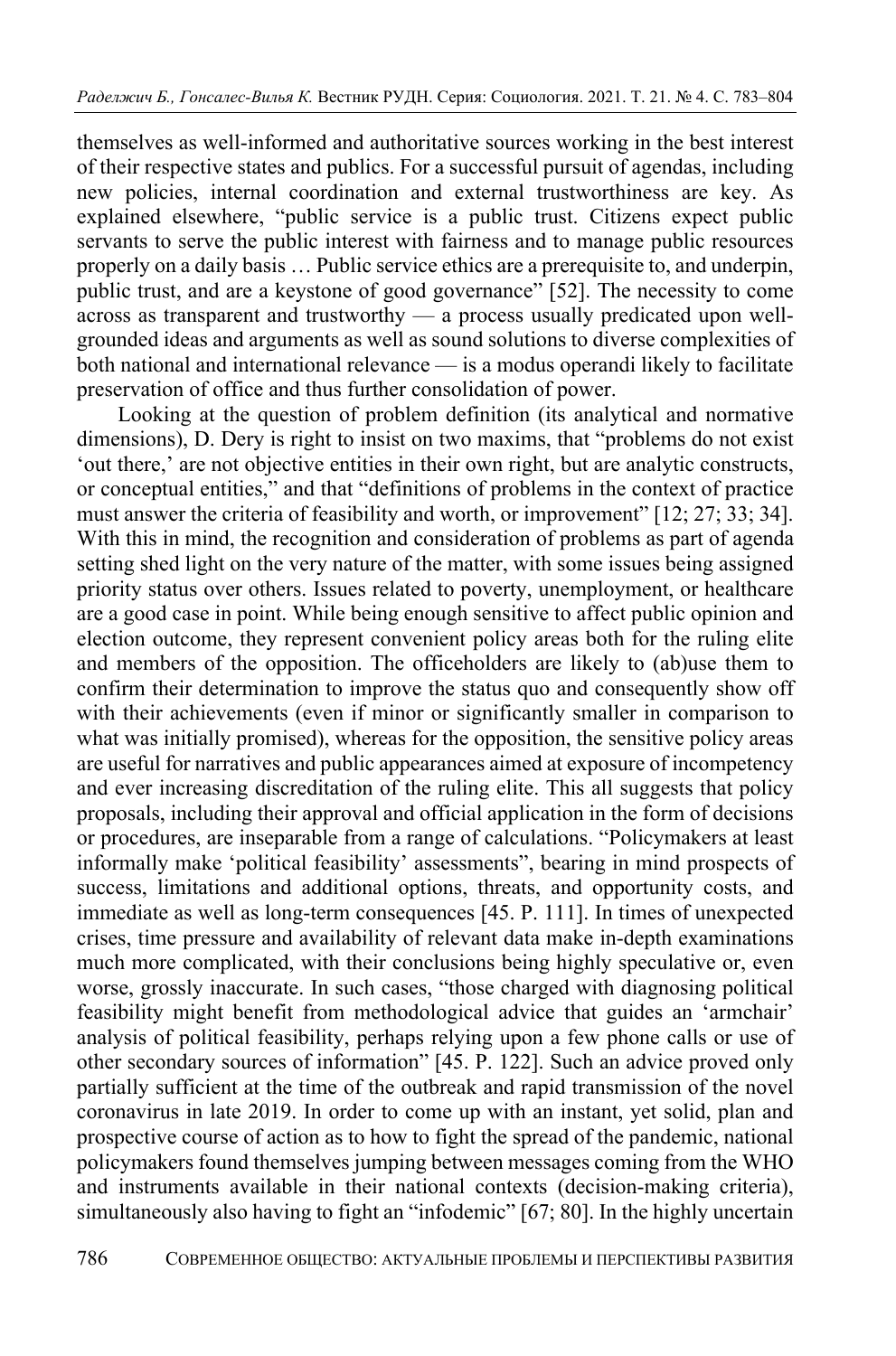and unpredictable circumstances surrounding the outbreak of the global health crisis, policymakers found themselves under pressure to take strategic decisions that empowered institutions and public servants to impact on the practice of everyday life of ordinary individuals, all the time hoping that their dictates and recommendations would not erode their public standing. To justify or defend their action plans, many opted for a war metaphor.

The metaphor of war is handy. It is used to deconstruct and make complex subjects accessible, and as such, to ensure a sufficient level of attention and public approval so that the fight against the enemy can begin. In the context of covid-19, a war metaphor "may resonate with the public, may help people recognize the threat to public health, may help them take their obligations such as physical distancing seriously. Projection may be a defense mechanism: fears and anxieties are projected into a war with a sub-microscopic enemy, giving a sense of power and control" [30. P. 2]. Moreover, since absolute preparedness is impossible (let alone avoidance of negative consequences), war metaphors help the ruling structures to inflate their leadership capacities, but also shield them from responsibility when things do not go well — war itself implies victims. While the covid-19 crisis and the ad hoc tools such as new mandates, lengthy extraordinary sessions, and frequently modified rules and regulations, have ignored one aspect of the traditional social science approach — the one "attempting to identify the assumptions underlying each policy instrument and to assess their relative costs and benefits, often through the use of fairly abstract mathematical models", they have not ignored the other, largely political, approach, "to formulate the choice of policy largely in terms of which key constituents would lose or gain with different alternatives, how much each alternative is likely to cost, and who would bear that cost. This approach is more representative of what actually happens in the real world, but it is also more ad hoc and idiosyncratic. Consequently, it contributes little to the building of generalizable models of policy implementation" [46. P. 5]. Therefore, the embracement of war metaphors and the elites' consequent handling of the matter insinuate that the global health crisis is actually a political crisis (often fostered and complemented with economic elements), as also confirmed by the official statements calling the virus the "Chinese Virus" [72] or, with the emergence of a new variant in the UK, "British Virus".

In his theory of countervailing responsibility, M. Harmon identifies three types of administrative responsibility — political, professional, and personal and argues that "because various meanings of the word responsibility stand in inevitable tension with one another, it is misleading to equate responsible action in its fullest sense with correct action. Action that is deemed correct from the standpoint of one meaning might very well be incorrect or irresponsible from the standpoint of another" [23. P. 286]. Before proceeding to examine each type's impact on policymaking in close conjunction with covid-19, a number of other dimensions are worthy of mention. For example, the timing and framing of key messages are of utmost relevance, notably when taking place in a moment of great speculations and without any clarity about possible outcomes and repercussions.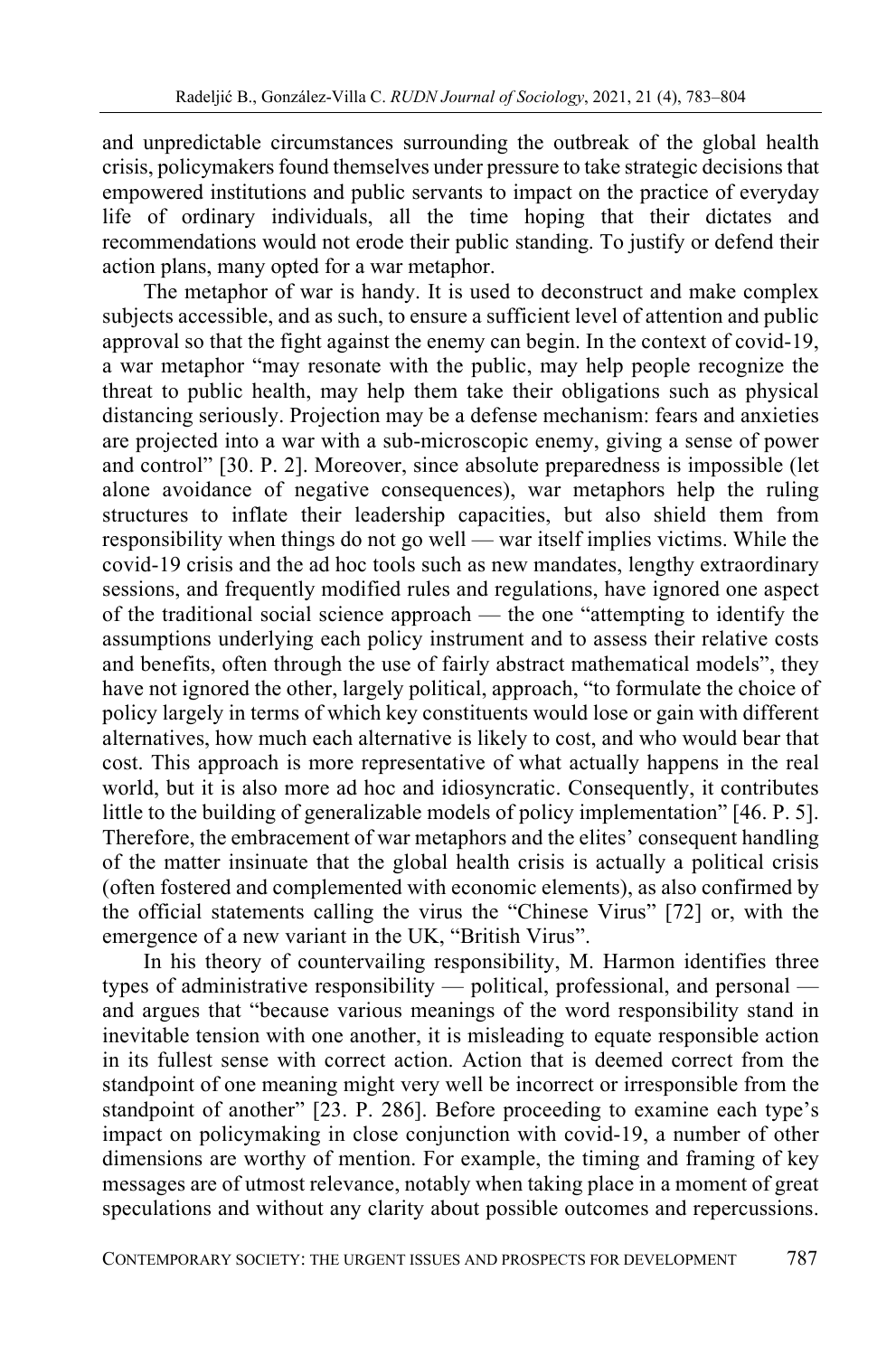As messages go hand in hand with policy panning, with some ideas as to where the undertaken discussion and subsequent actions should lead, there is a great risk of mistakes and polarization in contexts of unknown or insufficiently researched fields. Policy preferences are sometimes defended with few words and sometimes with more extensive explanations, as to why certain steps are necessary and how they will contribute to the common good: "How well the tasks of government are done affects the quality of the lives of all our people. Moreover, the success of any political leadership in implementing its policies and objectives depends heavily upon the expertise, quality, and commitment of the professional career employees, of government" [38. P. 112]. As part of persuasion tactics, policymakers tend to argue that they have taken into consideration all sorts of things, including previous experiences and conclusions of different consultation rounds, so that they could come up with the best or most appropriate policy. Accordingly, once in place, the ruling elites also rely on the support from civil servants, lobbying networks, and the media.

On the other hand, members of the public tend to associate policies with certain faces, as in the case of the 2010 Affordable Care Act, commonly known as Obamacare, or the 1999 Doctrine of the International Community, commonly known as Blair doctrine (or even before, as in the case of the 1980s economic policies referred to as Reaganomics, or in the case of the 1970s revolution in China referred to as Maoism). This also means that when some of the policies put in place do not work, the public is likely to question and discredit the government in charge of it. Think tanks, independent media, and non-governmental organizations are often at the forefront, aiming to enlighten the public with additional facts, and inviting the ruling elites to take part in an open dialogue about winners and losers of the policies in place. It is in such contexts that, regardless of the arguments presented by the respective policymakers and other stakeholders, altogether insisting that they are working in the best interest of the people, many members of the public start feeling the opposite; more precisely, once they spot features that discriminate against their own interests and well-being, they develop feelings of betrayal and resentment. Aware of the sequence and their government's paralysis to respond with adequate measures, policymakers seek to minimize individual accountability by embracing the collective dimension of (in)action. In the context of covid-19, President Trump stated that "we must sacrifice together because we are all in this together and we'll come through together. It's the invisible enemy. That's always the toughest enemy: the invisible enemy. But we're going to defeat the invisible enemy. I think we're going to do it even faster than we thought. And it will be a complete victory. It'll be a total victory" [7. P. 4]. In a similar, yet more diplomatic, fashion, the importance of togetherness was advertised by UN Secretary-General A. Guterres when declaring that "we are all in this together" [19], and later on, by European Commission President U. Von der Leyen when insisting that "none of us will be safe until everyone is safe" [73]. However, in contrast to key policymakers, some critical non-state actors have been much more reserved about the notion of togetherness. Mindful of economic disparities and substantial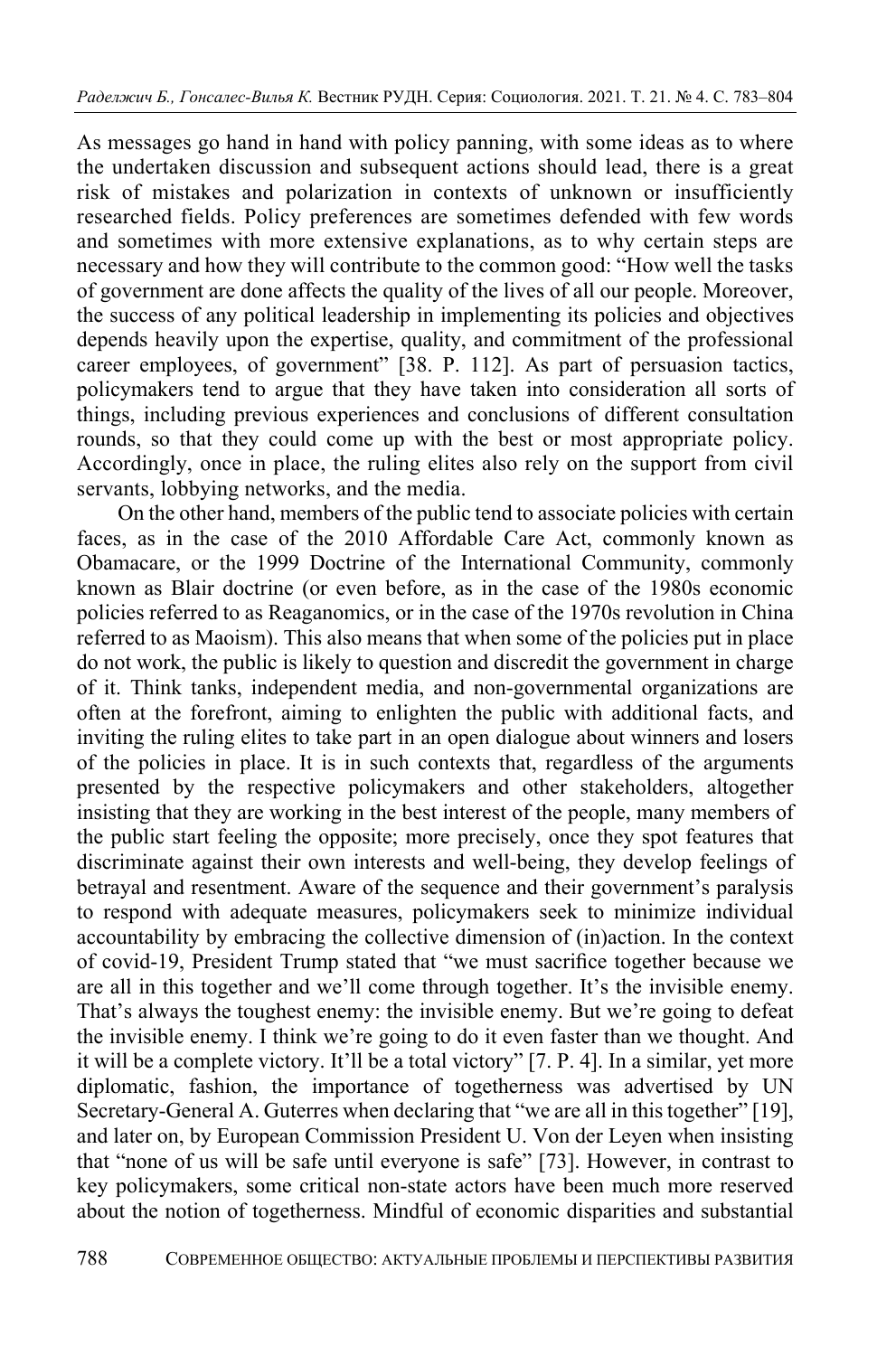differences in the death rate between poorer and wealthier areas, they have argued that "just because the UK's prime minister and the Prince of Wales have had covid-19 doesn't mean the disease strikes all people equally" [37; 47; 75].

Looking more narrowly at political responsibility  $-$  "action that is accountable to or consistent with objectives or standards of conduct mandated by political or hierarchical authority" [23. P. 289] — the sudden nature of the global pandemic exposed a range of discrepancies in government approaches. For example, the EU experienced all sorts of disagreements both in terms of (a) intrastate dynamics (shaped by the type and competency of leadership, the readiness of the healthcare system to confront the pandemic, and the measures adopted in order to protect the well-being of citizens) and (b) interstate relations (either at the bilateral level, through continuous discreditation of each other's strategies and preferences, or at the multilateral level, while expecting the EU to use its supranational powers to assist struggling member states). Yet again, by seeing Dutch and German authorities insult Italian and Spanish responses to the pandemic (as if the two Mediterranean partners wished for socioeconomic complications and international discreditation), the issue of solidarity as a key EU value was widely scrutinized [8; 69]. As also admitted by President Von der Leyen, "when Europe really needed to be there for each other, too many initially looked out for themselves. When Europe really needed an 'all for one' spirit, too many initially gave an 'only for me' response" [57]. In the EU, the dividing polarization accompanying the covid-19 crisis has put even more emphasis on the intergovernmental approach, with national governments seeking to independently identify the most appropriate measures that would consequently help them secure public support and thus preserve the office. Elsewhere, as in the case of Brazil, while continuously downplaying the gravity of the pandemic and expert advice concerning facemasks and physical distancing, President J. Bolsonaro developed a dismissive attitude toward the Chinese government. "Bolsonaro himself repeatedly accused China of being responsible for the pandemic" and described the Chinese vaccine as "'untrustworthy' because of its 'origin'", but then felt an aftereffect when it turned out that the main ingredients necessary for Brazil's own vaccine production had to be imported from China proper [16].

By treating the outbreak and handling of the covid-19 crisis as a marketing strategy for the sake of power maximization, various members of the ruling elites worldwide carefully selected what advice and measures to pursue so they would have the least adverse impact on their popularity (in fact, President Bolsonaro got rid of two health ministers because of their noncompliance). Under the circumstances, somewhere on the (in)competence scale, the metaphor of war appeared as a convenient policy instrument. "The declaration of the war on covid-19 occurred during the time of record-setting economic indicators (including lower unemployment in the USA, higher New York Stock Exchange closing figures and the international trade negotiations); however, the social and political climate of the nation after the first case of coronavirus became anxious, exhausted and angry …Health-related challenges from the virus, a severe economic downturn, localized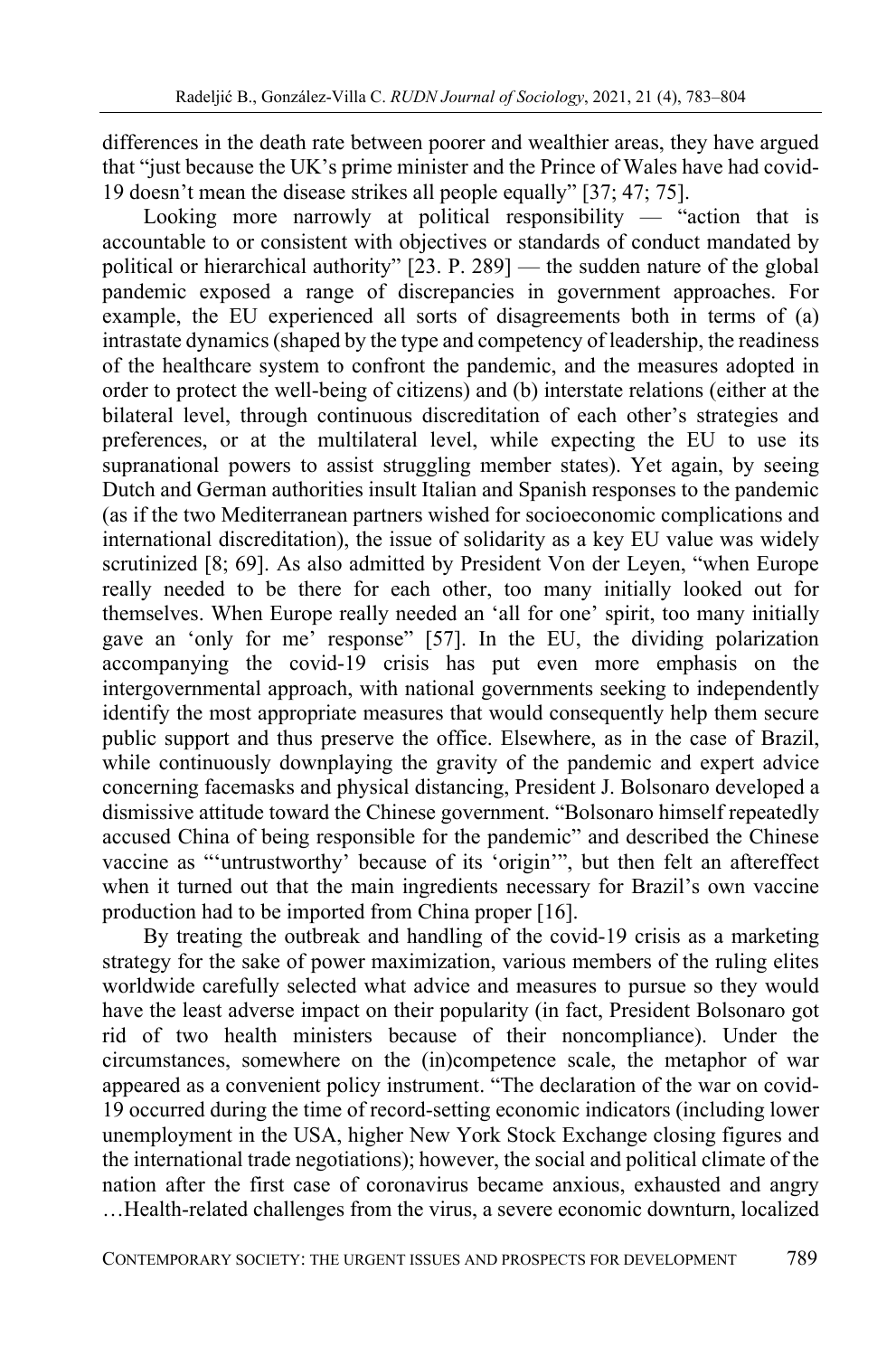food shortages, quarantines and lockdowns, all racially charged civil unrest, and social unrest related to citizen's rights" [10. P. 1115]. While in the view of policymakers around the world, a war metaphor was imagined as capable of bolstering togetherness, in the view of many citizens, it was actually a tool used to silence discontent and send a message that whoever was opposed to it, they were actually against the ruling elite and their efforts to fight the invisible enemy. Moreover, the call to unite around a common purpose lost its significance as soon as it became clear that equal commitment did not imply less discrimination but further erosion of the position of most vulnerable groups. With this in mind, while they were not necessarily against the elites' war metaphors when they implied "an 'all-in-this-together' mentality, unifying the public behind their health heroes, lauding their courage and emphasizing the need for essential funding and adequate personal protective equipment for health workers", they did start to dispute them when it turned out that the ruling structures were failing to provide necessary protection: "In a war, heroes get medals, but deserters are shot, so are those vulnerable healthcare workers who feel unable to work on the frontline and request redeployment also 'deserters'? Healthcare workers may arguably have accepted a slightly higher risk to themselves by pursuing their vocation. While they have a duty to care for patients, they have no obligation to sacrifice themselves" [30. P. 2; 43. P. 624, 625].

Furthermore, during the pandemic, the question of public health increasingly became a matter of securitization. With the constant reporting of mortality rates as significantly higher than those caused by influenza, the rules and regulations accompanying the proclamation of war against coronavirus as an existential threat also served to prevent collapse of healthcare systems. One study has looked at the situation in Hungary, outlining how the state of emergency resulted in the expansion of powers that "allowed the government to rule by decree for an indefinite period of time;" the arrival of the pandemic meant limited movement and interaction of people, and thus implied closure of shops, companies, and different institutions, with "military and police commanders dispatched to hospitals to supervise the implementation of emergency measures and later to institutions of strategic importance" [49. P. 1169]. So, the identification of four securitization prerequisites agent, threat, object, and audience [76] — provided a platform of greater control, with power being kept in the hands of a very small group of people. Moreover, and in contrast to visible enemies, the invisible and, equally important, global nature of covid-19, as well as the concomitant speculations about its origin and handling strategies, provided the executives with a higher degree of flexibility in terms of policy preferences and subsequent accountability repercussions. It is for this reason, conveniently accommodated in the discourse about public health and desire to save lives, that the question of blame (aggressor) has not received major attention by the ruling authorities around the world; in fact, those who decided to engage with it, have experienced disapproval and widespread criticism.

In terms of dilemmas surrounding professional responsibility — "action that is informed by professional expertise, standards of ethical conduct, and by experience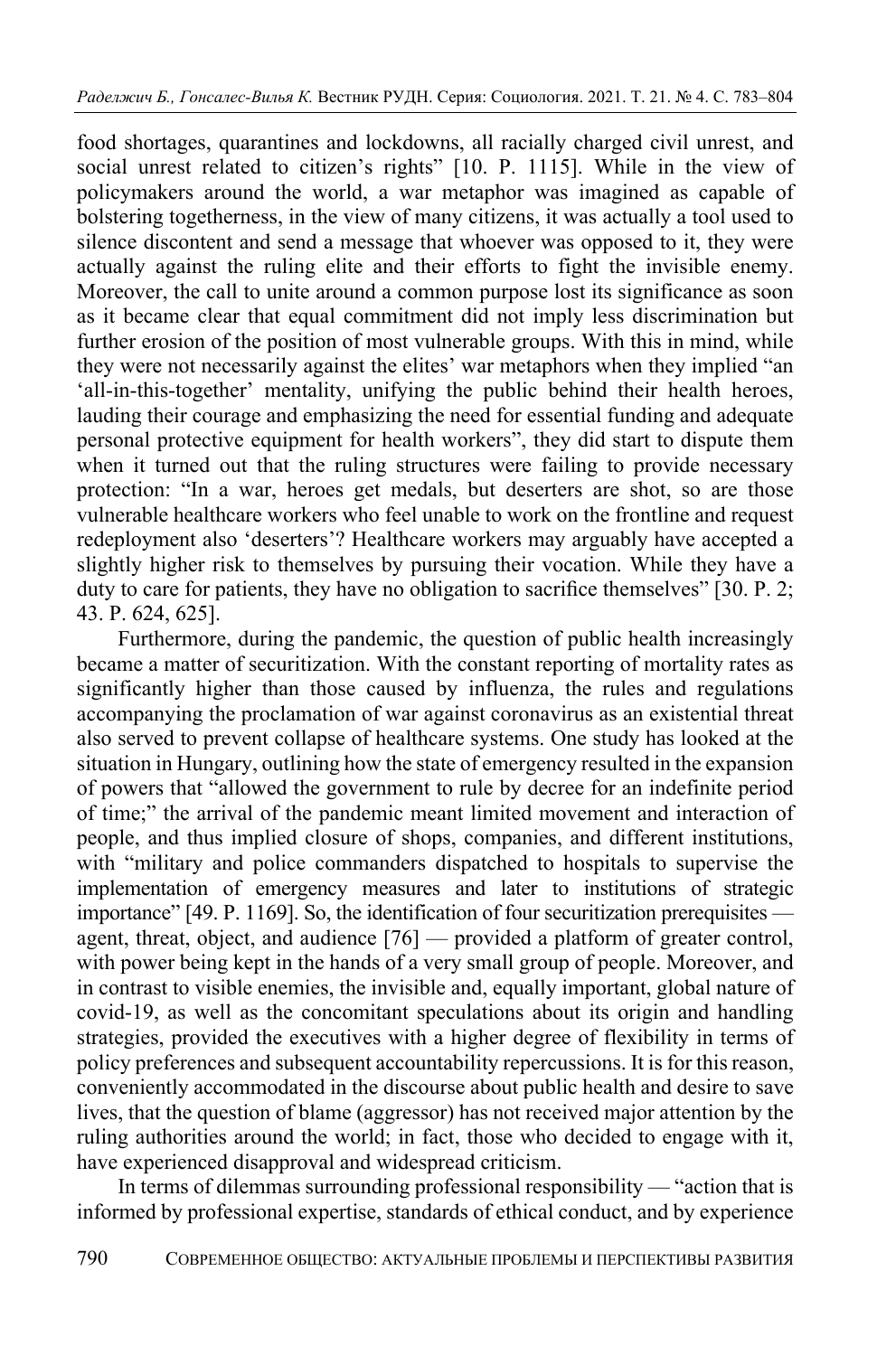rooted in agency history and traditions" [23. P. 289] — the fact that different executives opted for measures diametrically opposed to one another in order to deal with the covid-19 health crisis, yet all of them insisting that their approach was in the best interest of their fellow citizens, created a major confusion in terms of trust and (in)competence. While there is no doubt that governments found themselves in gray areas and having to perform multiple actions and responsibilities as well as to consider information of complex and rather ambiguous character, members of the public were primarily concerned with the ruling elites' honesty, impartiality, and capacity to work in the public interest. In her attempt to understand why the outbreak and handling of the pandemic necessitated metaphorical connotations, E. Semino rightly concluded that "metaphor involves talking and, potentially, thinking, about one thing in terms of another, where the two things are different, but some similarities or correspondences can be perceived between them. For example, when B. Johnson talks about a 'fight' in his statement from March 17 2020, he talks about the attempt to reduce infection, illness, and death from the new coronavirus in terms of a violent physical confrontation with an opponent. The two things are obviously different, but we can perceive similarities between them. For example, both are difficult and dangerous enterprises that require effort and concentration, and both involve harm to people, and, in some cases, death" [63. P. 50].

What we imagine here is also a close relationship between the executive and a number of policy advisors, who, depending on their own position and integrity, can play a key role in policy processes. While based behind the scenes, depending on the executive's readiness to take them seriously and allow for their intervention even when it is in complete contrast with some predetermined preferences and rights, they will seek to invest efforts in the development of new arguments and policy alternatives. Accordingly, some policy advisors, inspired by the expected level of professionalism, will feel free to openly discuss problems while simultaneously offering solutions, whereas others would side with the government and in fact help it to consolidate its position, no matter how detrimental the impact of its policies might be. "Regardless of what indicator data may suggest about a particular policy problem, policymakers prefer policy instruments consistent with their own values… However, few policymakers act alone or without constraints that limit their range of choice. Consequently, the selection of a policy instrument depends on a policymaker's constraint and the resources available either to diminish the force of those constraints or to enhance the effectiveness of a given instrument. Resources and constraints thus determine what is feasible" [46. P. 21].

In any case, including instances that require large-scale collective action, it is a very small number of policy advisors who appear publicly and share what they are exactly doing and how they shape policies and government behavior. Needless to say, with different regimes implying different levels of creativity and freedom of expression of those populating inner circles around those in executive positions, it does not make much sense to expect substantial coherence among heterogeneous actors and their approaches. Moreover, and again closely related to the problem of large-scale collective action, even if coordinated at a global level — as in the case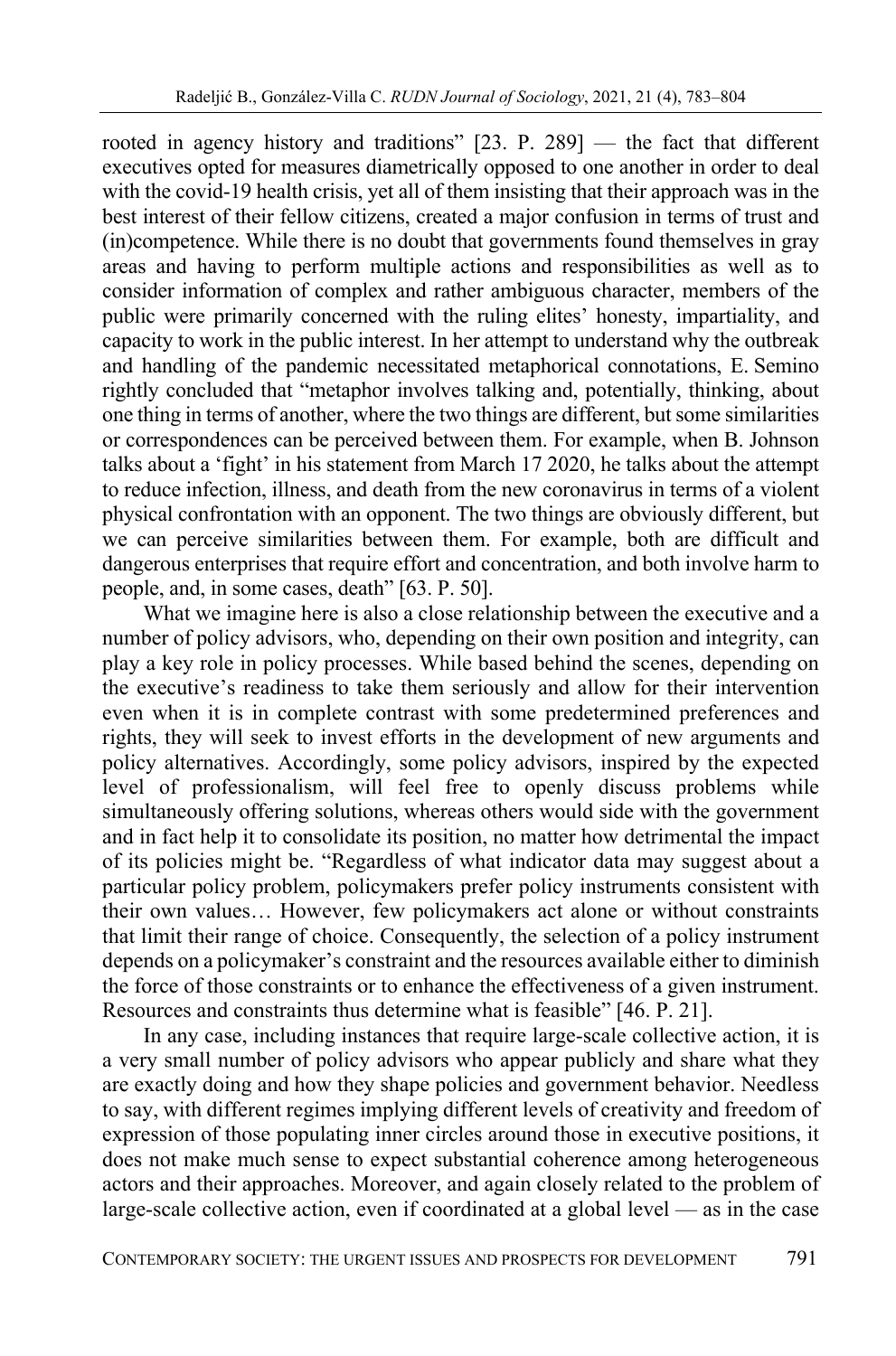of curfew and other restrictions, such as school closures — there have been obvious variations in the handling of the covid-19 crisis, since unattractive rules and regulations can erode the popularity of the government. This is especially the case when measures disproportionately target and thus affect the income of poorer communities. "It can be costly for parents to stay home with their sick children, as they might risk losing their jobs; therefore, parents may send their children to school even when they have mild symptoms and, furthermore, even if the parents know their children might spread the virus" [24].

Being professional also means trustworthy. With this in mind, the sound war metaphors, communicated by the executives (and never publicly challenged, let alone discarded and abandoned, by any of their policy advisors), served to consolidate governments' overall standing, which corresponds to professional preparedness. With the outbreak of the pandemic, since governments were unwilling to collapse in front of the so-called invisible enemy, war metaphors helped to neutralize public skepticism and render low trust in government less relevant — in the end, it was an emergency and who else was supposed to take care of it except those holding the office. As clarified elsewhere, "the regulations and recommendations will have no effect if the citizens abstain from complying. If the authorities do not trust the citizens and people do not trust each other, countries have to rely on hard monitoring and enforcement of regulations (e.g., armed forces enforcing the curfew)… Citizens must trust that the recommendations they receive from the public authorities are correct, that these are in their (or the collective's) best interest, and that most others will follow the recommendations" [24]. In contrast to times of peace, when the public is more prone to expressing low trust in the government, during the global health crisis (in particular, its early stage) and introduction of restrictive measures worldwide, many have shifted their focus, paying much more attention to health, job security, and family well-being, than to the necessity, appropriateness, and quality of the imposed restrictions, often referred to as the new normal.

Finally, with regard to personal responsibility — "action that is informed by self-reflexive understanding; and emerges from a context of authentic relationships wherein personal commitments are regarded as valid bases for moral action" [23. P. 289] — the covid-19 crisis stressed the power of individual experiences in the context of policy preferences. With this in mind, the fact that some key policymakers caught the virus and had to be hospitalized themselves served as a confirmation that everyone was in the same boat (in terms of risk, not treatment), but, even more importantly, as an incentive to defend or reconsider the previously embraced partiality about the handling of the pandemic. Therefore, while insisting on personal experiences as a part of their open-mindedness toward policy alternatives (with least detrimental effects), and while at some point having to fight for their own life as well as to continue fighting the invisible enemy on behalf of their fellow citizens, policymakers sought to spread a message according to which, a fighter mentality was a prerequisite for successful handling of the given situation: "The representation of, for example, populist leaders such as B. Johnson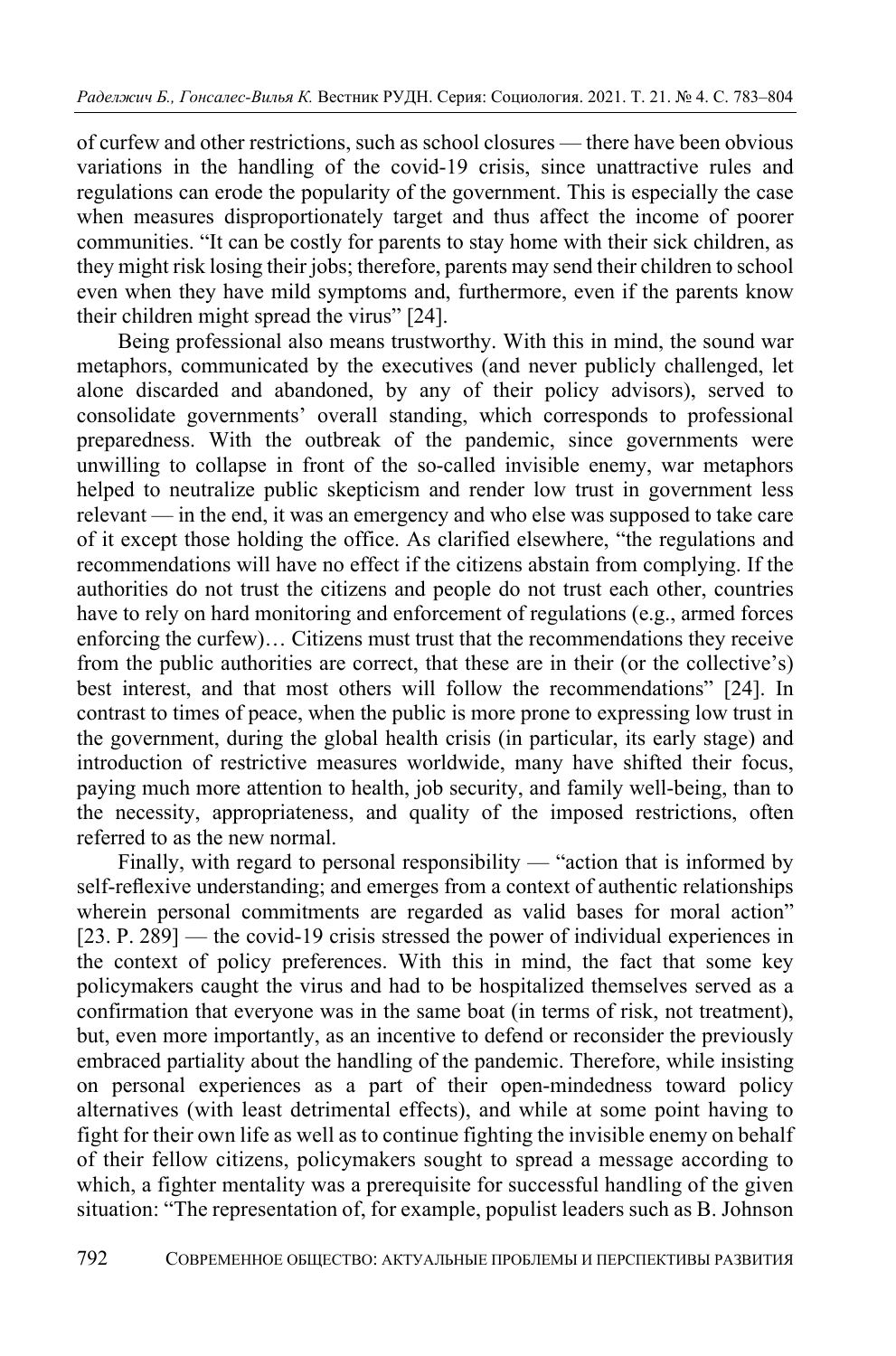and D. Trump as too strong to be beaten by the virus can indeed reinforce the perception that recovery depends on character, rather than a combination of demographic characteristics, genetics, circumstances, and medical treatment" [63. P. 52]. However, on the other hand, such messages managed to stress and further deepen the 'us vs. you/them' division, presenting policymakers as more mature and somewhat superior to the rest of the society. Such an approach usually results in stigmatization, with effects of infantilization: "One is led to believe that the population as a whole is unable to comply with the rules and that there are particular groups that do not have this ability. This can lead to discriminatory behavior, including ableism, ageism, classism up to actual racism" [5]. In fact, many members of the public have experienced confusion and misunderstanding as to who was to be fought, the novel coronavirus or other members of the society (especially the ones not willing to follow the rules and regulations).

The access to variety of information channels, with social networks at the forefront, also provided policymakers with an opportunity to immediately communicate their own experiences to wider audiences, using the timely interaction as an expression of commitment to the well-being of others. Research has shown that "evoking war scenarios to talk about pandemic increases the level of emotional involvement, and this strategy becomes more effective on those participants who are more interested in high level of arousals, such as those who use independent information channels and social networks… These individuals will be more susceptible to accept also the other bellicose entailments that are evoked by the war metaphor" [53. P. 27]. Thus, the readiness of the public to embrace the narrative presented by policymakers — for as long as the minimum level of trust persists, which is also maintained by occasional involvement of different pro-government non-state actors — explains public vulnerability to the metaphorical representation of the state of affairs. As it turned out, it was primarily field experts and public intellectuals who have spent time trying to distinguish between different responsibilities and the risk of causing harm in the war against the invisible coronavirus enemy. In fact, in order to show the gravity and detrimental impact of war metaphors, some authors go as far as to link their appeal to the question of cancer: "It is much simpler to discuss taking potentially toxic chemotherapy to ward off an anthropomorphized evil entity, for example, than to delve into the nuances of unintended treatment toxicities and prognostic uncertainty. Metaphors may help personalize discussions and broach topics such as end-of-life care that might otherwise be difficult to initiate" [43. P. 624, 625]. With the vision of winning, which implies that the winner is better equipped (ammunition or body health), pressure tends to increase, which also implies readiness to accept exploration and introduction of new methods and additional measures (war strategy or medical therapy), to gain advantage and secure (auto-)destruction of the Other.

### **Field experts between profession and public expectations**

Governments rely on field experts — generally defined as professionals with a thorough, science-based, understanding of a particular matter — to provide input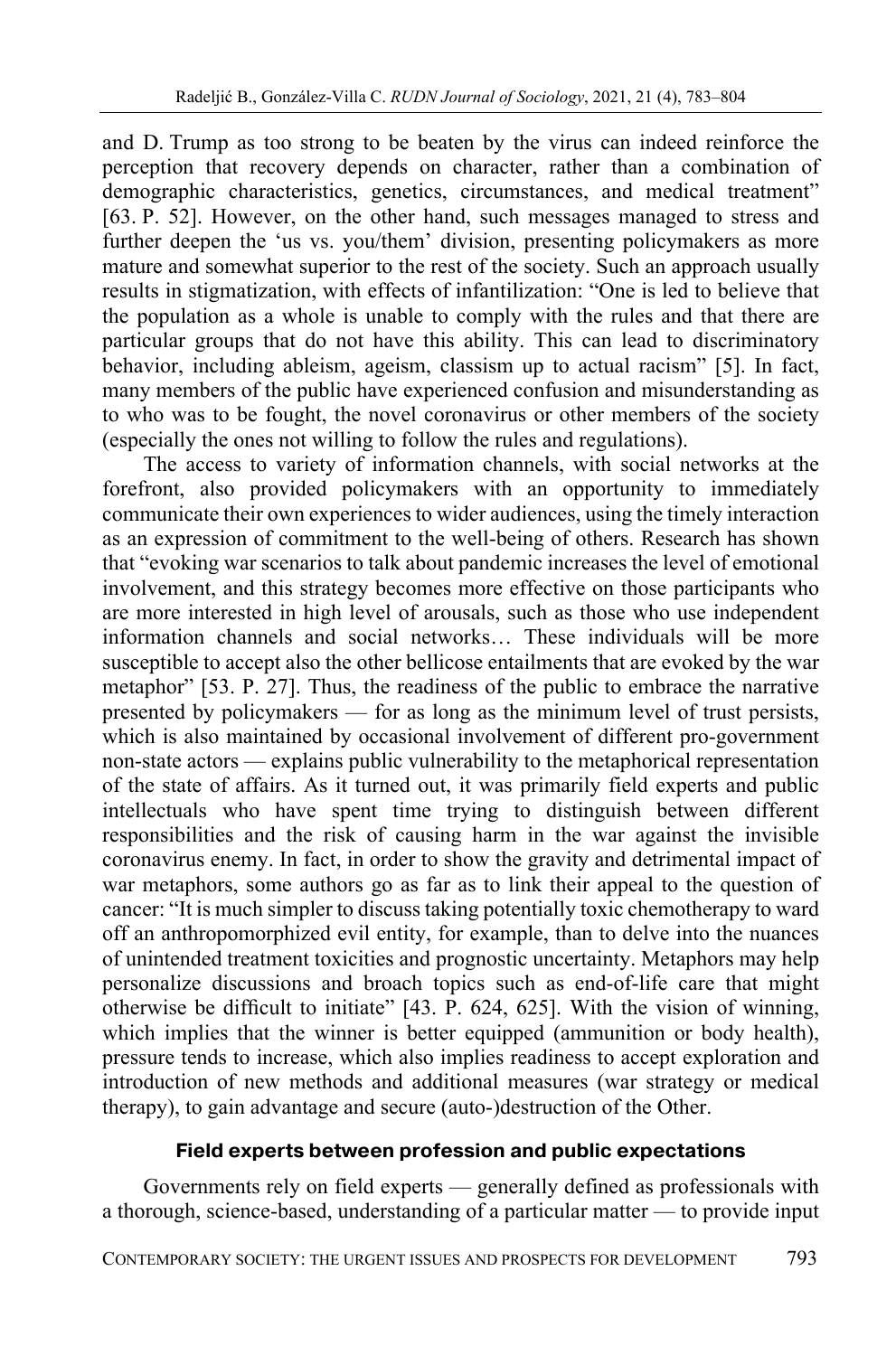during different stages of the policy process [33; 51; 56]. They are usually recognized as people who have invested a lot of time and effort in knowledge acquisition so that their findings and recommendations, together with familiarity with other contexts and sound comparative perspectives, are difficult to dispute. In addition, "scientists can take on the role of both neutral experts and strategic policymakers. Scientists not only serve as sources of information, but can act as full coalition members and strategic actors with their own belief systems congruent with the coalitions of which they are members" [29. P. 1010]. Such a view, in combination with the different types of regimes, also suggests that depending on circumstances, certain experts will not exclude the option of self-censorship for as long as they see a good reason for it (in many instances, compensation and prospects for future engagement). In contrast to fully democratic environments, (semi-) authoritarian governments tend to select their experts on criteria that are often unrelated to the role requirements; they are expected to provide legitimacy for the ruling elite's policy preferences rather than insist on alternatives that could potentially threaten the leadership. Here, knowledge is used for the purpose of coverup and not to evaluate or challenge the status quo. In fact, insisting on their knowledge and professional experience may cost experts their position. Alongside this thinking, many of them end up limiting their involvement by staying on the periphery of main discussions — a decision seen as contributing to gradual erosion of their professional recognition.

"The role science plays can then also impact upon how evidence and knowledge provided by scientists is used by decision-makers and other subsystem actors," and "the use of knowledge and the roles that scientists play impacts on the degree of adverseness within the subsystem" [29. P. 1011]. Moreover, someone sitting at the moment of the outbreak of covid-19 pandemic in Moscow and Washington and respectively advising the Russian and American administrations, could have easily found themselves inadequately prepared to address the dilemma about the handling of the novel coronavirus. Initially, they relied on research data shared by the hotspot (Wuhan-based labs and markets) and stories prepared by a handful of reporters who happened to be in China at the time. Thus, we need to distinguish between experts and researchers, with the former category being the one that needs the latter's primary sources. While ready to commit themselves to examination of new or insufficiently explored areas, researchers use their training to investigate their subject from different angles. Accordingly, they are interested in cultural perspectives, official discourses reflecting the political climate, and the socioeconomic position of polity members. Therefore, experts' claims about the situation in a remote context, such as that of the city of Wuhan at the very beginning of the global health crisis, can also be discredited as pure speculation if not properly supported by cross-checked data. Thinking about the likelihood of research influencing policy development, some authors observe that policy recommendations often represent "the most difficult part of the project", since "neither the researchers nor the participants are particularly well placed to make informed judgments about the best responses to the evidence presented" [71. P. 40].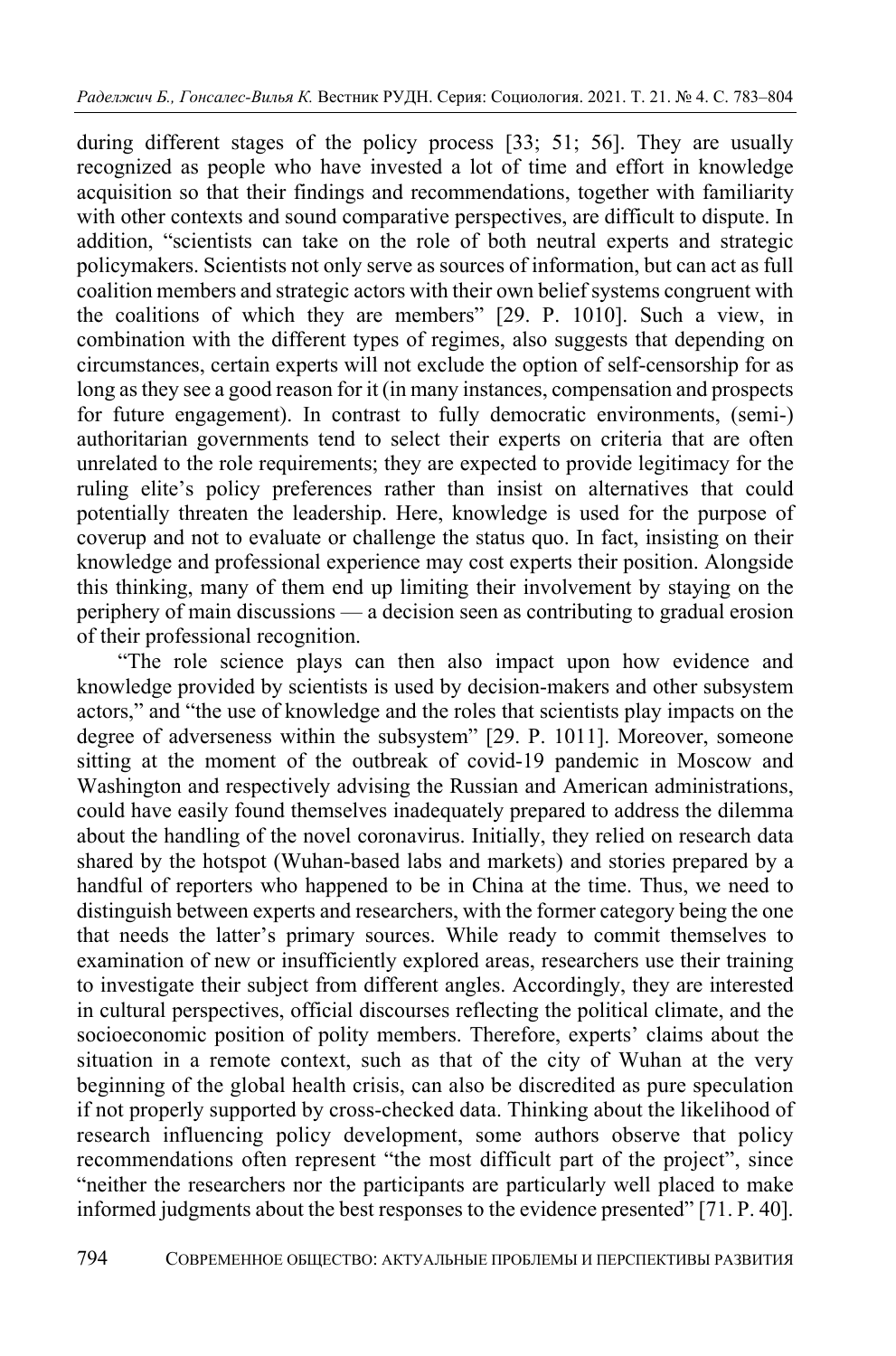With this in mind all the advocacy, with the WHO at the forefront, calling for the closure of wet markets [40; 50], was nothing more but an expression of frustration and initial guesstimate about the origin of coronavirus, which gradually started to disappear, so much that by the end of 2020 any mention of such markets (open and fully operational) and their exotic animals had fully vanished.

When researchers find themselves in an environment characterized by strict controls regulating access to information, it is likely that their attempts to examine controversial issues will face obstacles, leaving their findings incomplete or, even worse, inaccurate: "Specific answers to specific questions cannot be guaranteed, nor is there any certainty that evidence to support or counter a particular policy move will be generated" [71. P. 41]. Some former studies have shown that although policymakers tend to acknowledge the importance of academia, a very large majority of them "preferred to work with researchers who had a solid understanding of government that included a knowledge of public health infrastructure, bureaucracy and parliamentary processes, and the social-political history of policy reform", believing that a solid grasp of politics is a prerequisite for substantial engagement with policy processes, their development and timely modifications [25. P. 5]. Moreover, such a combination is seen as more attractive and reassuring in front of the public — a strategic move that also increases the overall credibility of policymakers. As reported, they do not appreciate "researchers who 'came out with guns blazing" and "made 'wild claims or wild predictions", or "researchers' 'unrealistic expectations' about government process, and a failure to appreciate the 'big, complex picture in which [policymakers] work'" [25. P. 5]. Finally, and this is surely key, policymakers are obsessed with confidentiality and perceive a researcher's interaction with the media as potentially dangerous. In policymakers' words, "'anybody that is likely to be trouble,' or may be 'difficult to control,' who might 'go to a press conference and launch an attack on the government' — was excluded from insider conversations", and while they recognized "researchers' 'democratic right' to criticize government policy", no policymaker was in favor of "the role of researchers in holding governments accountable" [25. P. 6].

In order to further unpack and facilitate understanding of the above dynamics (including possible side effects), another analysis of the role of research in policy formulation has identified the following factors as key: "(i) timing; (ii) identity of the researcher; (iii) the involvement of researchers in policymaking positions; (iv) communication; (v) perceptions of usefulness; (vi) good relationship between researchers and policymakers; (vii) political feasibility; and (viii) political legitimacy" [17. P. 570]. Consideration of these factors is likely to shed light on what can go wrong and on the overall complexity of working relationships. However, in case of unexpected and large-scale catastrophes, which require immediate reaction and treatment, the pressure does not allow for too much deliberation, calls for expression of interests, or muttering about mandates and their legal provision.

The sudden nature of covid-19 exposed insensitivity to the issue of timing, with a number of governments consequently accused of their "too little, too late"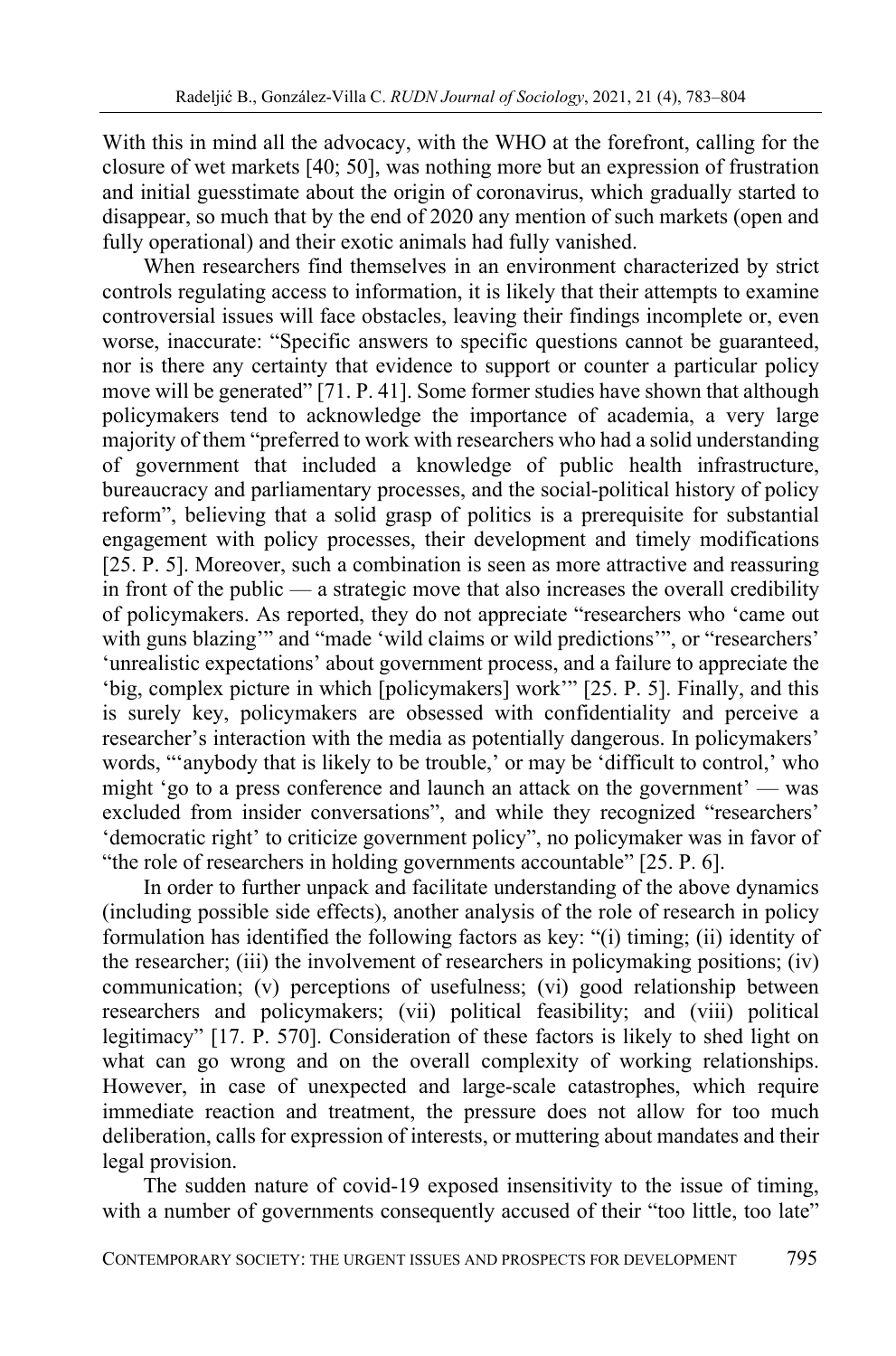approach [4; 54]. More precisely, although researchers have sought to provide timely advice to prevent the spread of pandemic, some authorities decided to ignore it; for example, the British government did not follow the safety guidelines and lockdown recommendations provided by the Scientific Advisory Group on Emergencies even though they argued that the country was facing a "very large epidemic with catastrophic consequences" [61]. In its defense, the government rightly stressed that even the researchers themselves differed in their opinion [11; 20], which somehow served to suggest that the ministers felt flexible and thus opted to balance between the protection of lives and the National Health Service, on the one hand, and education and job security by keeping people in employment, on the other [74]. Admittedly, such an approach is not a novelty. "While researchers are trying to find answers to an academic question, a policymaker is trying to solve a problem which sometimes is time-sensitive. So, you may need to move without the luxury, privilege, advantage of firm information. And you need to make the judgment [between what] you need to know and when you are willing to take a risk" [28. P. 75; 68].

The decision to downplay researchers and the obvious discrepancies concerning research findings but also those between researchers and policymakers, left the public highly perplexed, if not in a state of permanent confusion. For the public, especially its members interested in comparative perspectives and developments across the national border, seeing other states perform much better than their own is an indication of an absence of strategic thinking at home. Looking at the triangle encompassing researchers, field experts and policymakers, with the public having interest in each of them (but not necessarily the other way around), studies have already established that communication and open dialogue are of utmost importance. "The communication of science to policymakers is recognized as an important site for the construction of the meanings of scientific uncertainty in society, but it is not the only one. Another site is the media, which play a critical role for the dissemination of scientific knowledge in society" [36. P. 280; 9]. However, from the very beginning, the covid-19 crisis was accompanied by reports loaded with speculation and contrasting interpretations and as such incentivized politization of the matter and greater polarization of the public. In fact, the more the global health absorbed elements of (geo)political confrontation, the lesser the relevance of research findings of both national and international nature seemed to be. "The minister is the one who sets the vision. Then the political agenda is discussed within the advisory committees of all departments", and, perhaps more significantly here, "it is national leadership… that retains a key role in taking responsibility for the way the policy is formulated and the extent to which research plays a role in policymaking" [28. P. 76].

In contrast to policymakers for whom the metaphor of war seemed convenient, other experts spent much more time thinking about it. For example, in June 2020, the independent and multidisciplinary World Emergency covid-19 Pandemic Ethics Committee offered a number of recommendations calling for a reconsideration of the use of war metaphors [5]. The committee argued that such a preference among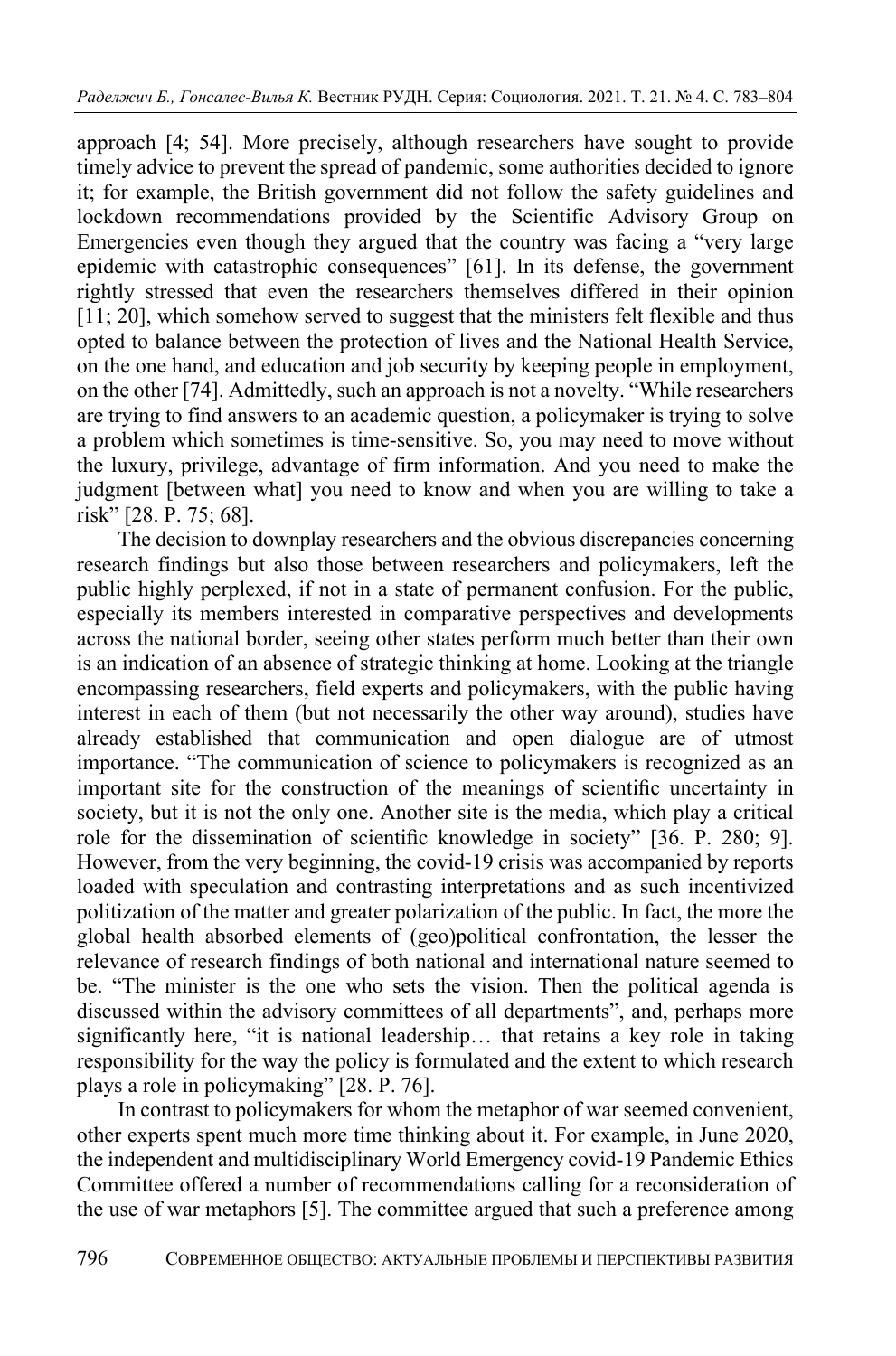key policymakers is "extremely dangerous because it risks transforming preventive public health procedures into instruments of social control", given that war emergencies imply mobilizations and brutal killings to combat the enemy. On the other hand, fighting the spread of coronavirus has not implied killings of people, but protection of all, including others from ourselves, as evidenced through physical distancing and wearing of facemasks. While this confusion and obvious difference are clear to some, others, especially children and adolescents (and particularly those immersed in warlike videogames) may take a different view while hearing that the environment they are growing in is full of fear and at war of global proportions. Furthermore, the committee stressed the absolute need "to avoid any form of stigmatization toward those who do not respect the health rules", but instead called the relevant authorities to enlighten them so they would become savvier about safety measures, including their duration.

However, the call to reconcile the 'us vs. them (enemies)' difference was easier said than implemented given the number of key political figures who themselves mocked the value of individual responsibility, rejecting to wear a facemask and maintain physical distance [59]. By sending messages that masks were useless and did not threaten (their) health, they directly provided support to groups opposing face covering — a highly polarizing trend that transformed the question of mask and health into a cultural and political divide; as in the US case, "for progressives, masks have become a sign that you take the pandemic seriously and are willing to make a personal sacrifice to save lives. Prominent people who don't wear them are shamed and dragged on Twitter by lefty accounts. On the right, where the mask is often seen as the symbol of a purported overreaction to the coronavirus, mask promotion is a target of ridicule, a sign that in a deeply polarized America almost anything can be politicized and turned into a token of tribal affiliation" [39]. Finally, the Committee recommended replacing the metaphor of war with the term resistance. However, in contrast to warlike contexts and course of action in order to win the war even though victory may not be the final outcome, resistance strategies tend to be more flexible throughout due to their fluctuating nature between exaggerated activity and passivity. As such, while they are capable of shedding a better light on warlike propagandistic rhetoric, they may also come across as confusing and potentially more damaging in the eyes of the masses nervously waiting for a solution.

#### **The limited role of public intellectuals**

The outbreak of covid-19 and consequent response by international organizations and different governments inspired many intellectuals to comment on the state of affairs. While some of them have rightly argued that the handling of the pandemic exposed "another colossal failure of the neoliberal version of capitalism" [41], and that "more than open barbarism [they] fear barbarism with a human face — ruthless survivalist measures enforced with regret and even sympathy, but legitimized by expert opinions" [81], some others went on to warn the audiences that the measures put in place (for example, in Italy) were "irrational and entirely unfounded", used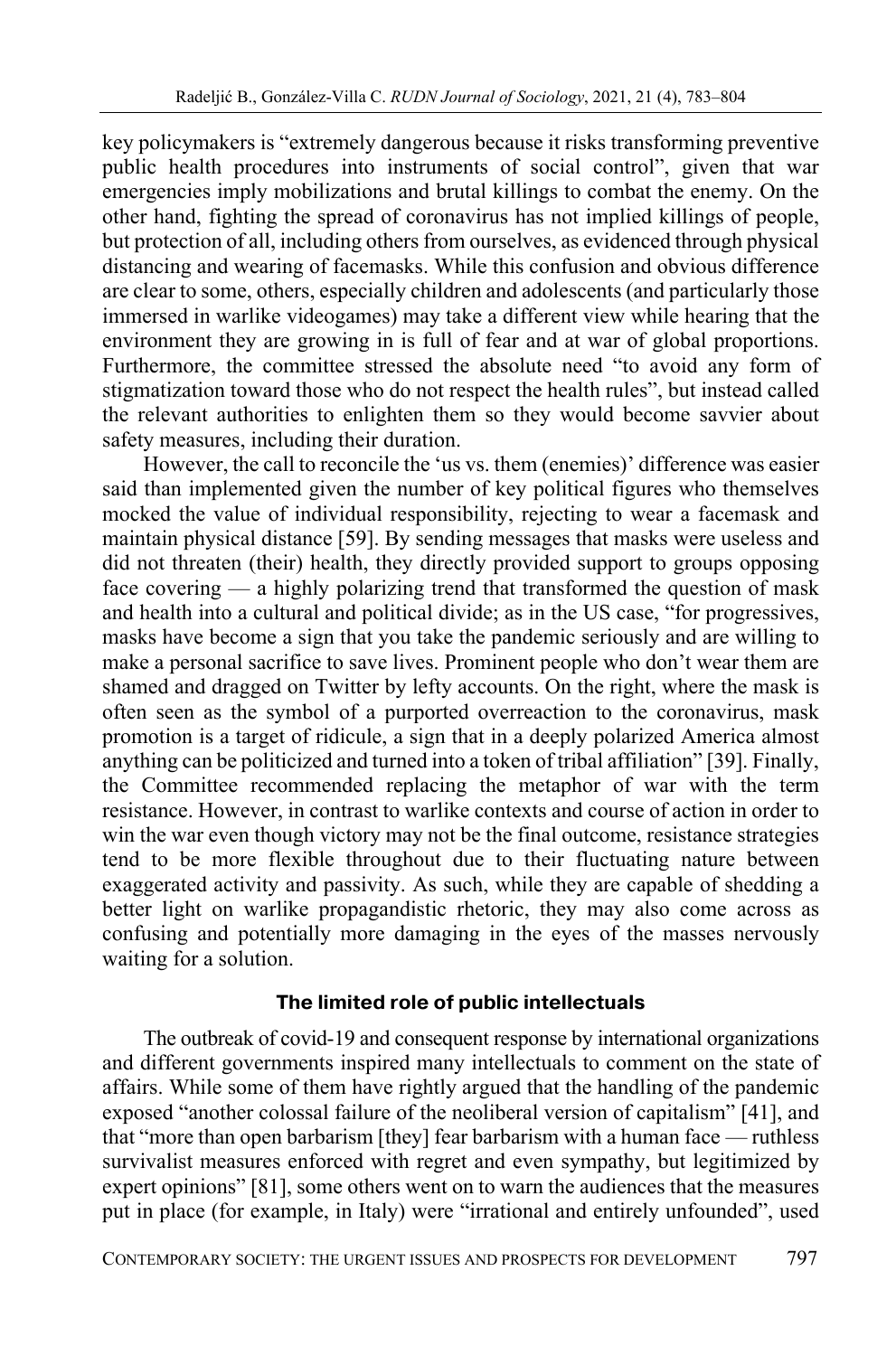by governments to paralyze countries and limit our freedom "in the name of a desire for safety that was created by the same governments that are now intervening to satisfy it" [2; 3]. Thus, the debate is about intensification of oppression imposed by the system (the ruling political and economic elites) on the already tired polity, often referred to as the precariat or the burnout society. As warned some time ago, the precariat, while experiencing the so-called four A's — "anger, anomie, anxiety, and alienation" — is bound by "short-termism, which could evolve into a mass incapacity to think long term, induced by the low probability of personal progress or building a career" [66. P. 31, 33]. On the other hand, the burnout society is concerned with "the achievement-subject that competes with itself… in the destructive compulsion to outdo itself over and over"; in this race, life is reduced to "the illusion that more capital produces more life, which means a greater capacity for living... Concern about living the good life yields to the hysteria of surviving" [21. P. 46, 50].

While the portrayal of precariat and burnout society corresponds to the widening gap in income inequality between the rich and the poor, both categories, however, are obsessed with individualism. Moreover, the obsession with temporary opportunism due to fear about the future (robotics and automation), makes any discussion about sustainability or sustainable development look like an abstract wishful thinking. Competition and compensation as per the current system leave no room for collectivism; in fact, collectivism is seen as an obstacle to progress and accumulation. Trade unions are perceived as a leftist nuisance and the work of NGOs is silenced by the establishment of government-organized non-governmental organizations (GONGOs). Accordingly, the pandemic has been used to justify implementation of emergency measures, some of which threaten the rule of law and civil liberties: "if passed quickly by parliament in the context of the emergency, the new legislation, once entered into force, will be applicable even after the end of the pandemic. Decrees issued during the state of emergency — including the practice of detaining journalists for their work and the abuse of pre-trial detention and internet censorship — may become permanent measures used to restrict freedom of expression and freedom of the media, and to shout down dissenting voices" [44. P. 167, 168]. The severity of this warning is even more alarming when juxtaposed with the policy goals in relation to internet freedom and information management, as prescribed by digital diplomacy objectives; while the former implies "objectives of promoting freedom of speech and democracy as well as undermining authoritarian regimes," the latter is supposed amass information in order "to better inform policymaking and to help anticipate and respond to emerging social and political movements" [6; 22; 55].

With this in mind, the invisible enemy covid-19 has additionally exposed the system's fragility and proneness to illiberal or even fully authoritarian practices, and with this in mind, the embracement of war metaphors by different regimes makes perfect sense. The equation between health and war (with all its accompanying rules and regulations) as a precondition of survival has imposed the requirement to sacrifice freedom and be ready for a new wave of isolation and self-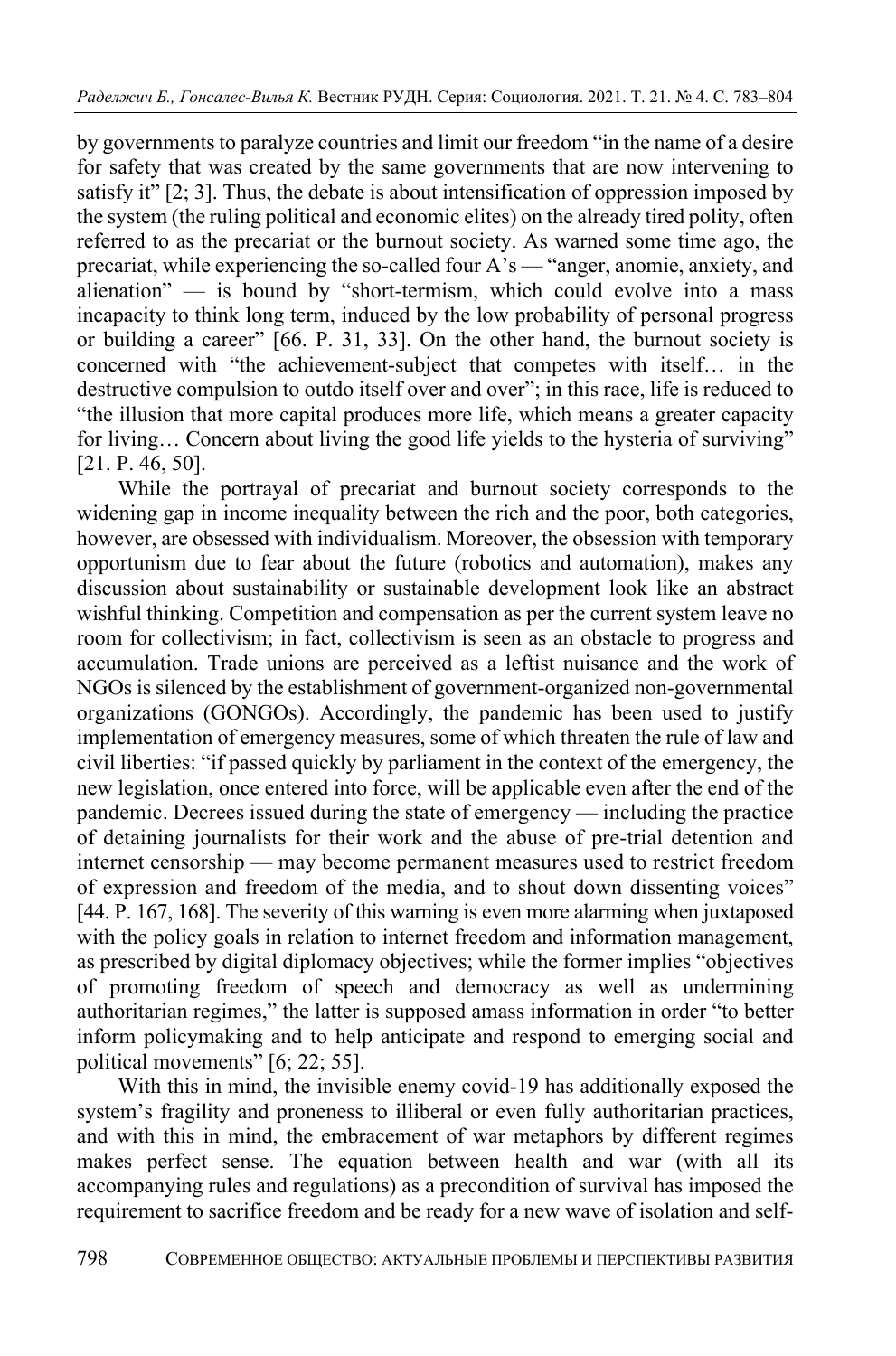censorship. The use of warlike terminology (death, enemy, and confrontation) as a substitute for terminology associated with healthcare emergency (life, empathy, and solidarity) is a way of securing legitimacy for any future emergency and its "effects on social behavior", as well as "effects on political climate and democratic values" [60. P. 619, 620].

The restrictions have the potential to limit the involvement of public intellectuals as critically endangered species seeking to share ideas about trends in place and possible future scenarios. As witnessed on numerous occasions in the past, the blurred line between acceptable and unacceptable evaluation of the handling of emergencies can easily result in labeling with detrimental consequences. Back in 2011, the American Association of University Professors recalled its nearly century-old founding documents, suggesting that "the mission of universities and colleges included not only research into or teaching of new ideas and providing experts to serve the community but also the teaching, interpretation, and communication of long-standing intellectual and artistic works and values. Further, for academics to contribute their ideas freely to the larger society, the 1915 declaration emphasized that academic extramural expression, in addition to academic work, should be protected under principles of academic freedom" [13. P. 2]. However, as the result of the covid-19 lockdown, institutions of higher education had to close their campuses and the whole environment became virtual within a matter of days [42], without proper interaction, and thus learning and knowledge accumulation, all key for democratic decision-making [14]. In contrast to a packed classroom or conference room, difficult to leave when unpleasant yet highly relevant discussions take place, the new setting has offered a quick fix, instead — the mute button. While few realize the real power behind platforms offering such an option — sociocultural (self- )exclusion or (self-)estrangement — others have welcomed them as a non plus ultra solution to their academic needs. More alarming than the (mutual) muting privilege is the censorship prerogative, with major web channels and social media being in a position to filter narratives by deciding what is acceptable or whose account should be canceled. Going forward, depending on their ideas and arguments, be it about freedom, leadership, or (anti-) vaccination, the presence of public intellectuals, like anybody else's except those in charge, is likely to be monitored and, depending on the level of controversy, sanctioned.

The new normal, widely advertised as a byproduct of the pandemic, has taken governments, field experts, and public intellectuals by surprise. The consequent frustration, largely due to the uncertainty and constant need to predict the nature and next steps of the invisible enemy, has encouraged questions about the system we tend to argue we understand. However, "there has never been so much knowledge about our ignorance and about the compulsion to act and live under uncertainty" [32]. We have spotted uncertainty when observing the behavior of the ruling elites, of researchers and field experts fighting whose opinions should count and whose should be discarded, and of public intellectuals who have traditionally

**\*\*\***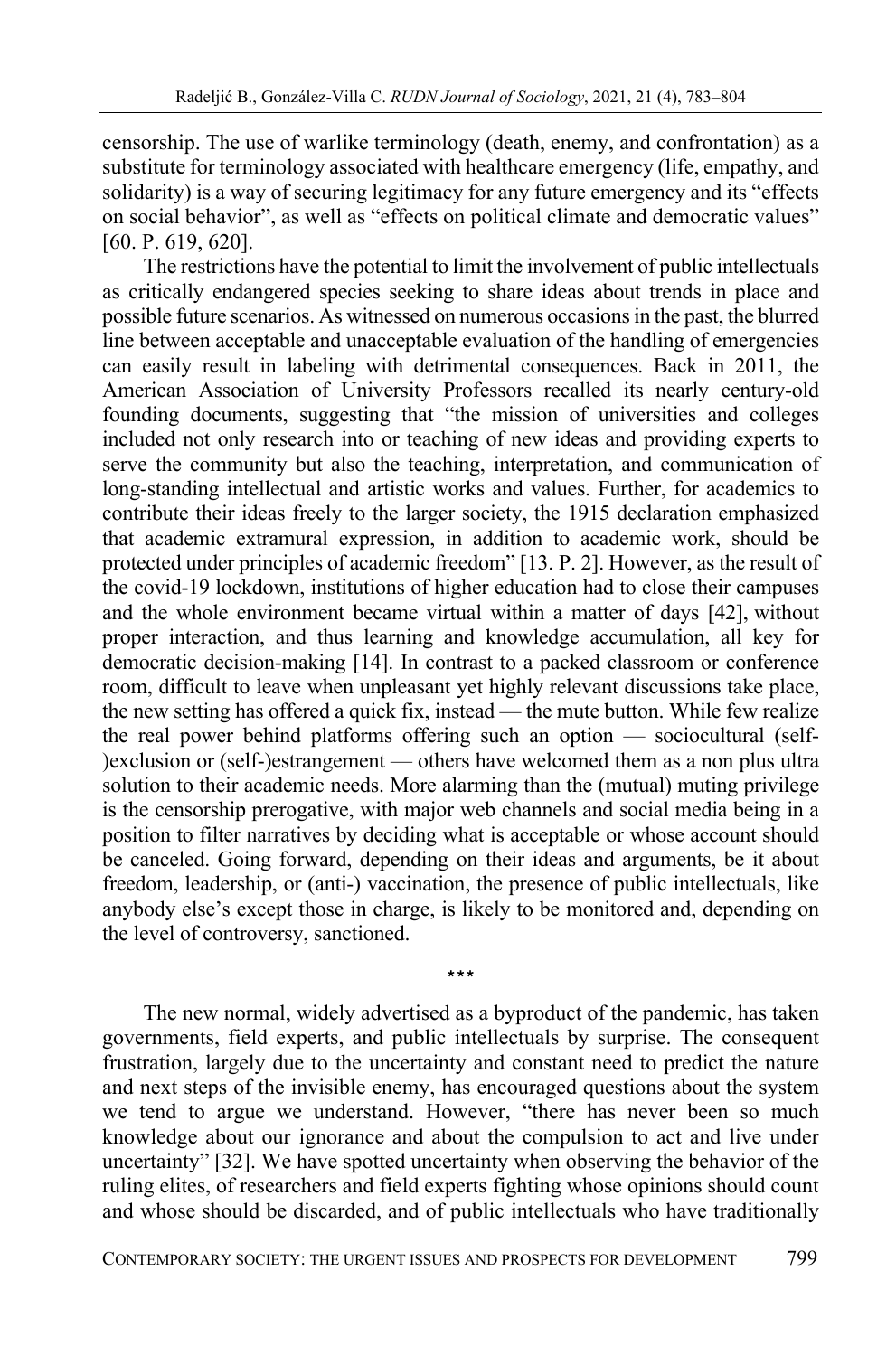sought to expose malfunctions and propose alternatives, but whose voices and registers often remain unheard by wider audiences. Moreover, dissatisfactions of one of the three groups with other two and the need for mutual undermining for the sake of personal gain and influence maximization, can also been interpreted as an absurdity in the context of growing inequalities and the more voluminous precariat. The new normal has also encouraged questions about the power of institutions, at both national and international levels. Half a century ago, one study stressed that "whatever else organizations may be (problem-solving instruments, sociotechnical systems, reward systems, and so on), they are political structures. This means that organizations operate by distributing authority and setting a stage for the exercise of power" [79. P. 1; 78]. And later on, in the early 1990s, playwright S. Tesich warned us of our own selves: "We are rapidly becoming prototypes of a people that totalitarian monsters could only drool about in their dreams… We have freely decided that we want to live in some post-truth world" [35; 64; 70].

What covid-19 has clarified, and potentially incentivized a need for speedy reconsiderations, is that in front of emergencies, none of these values seem to matter, and regardless of the level of (il)liberalness of regime in place, governments are ready to implement measures that directly affect civil liberties. With all the speculation about the origin of the invisible enemy and volatility in terms of policies expected to reduce mortality rates, they still managed to get away with more surveillance and less accountability. This also sends a sound message to a whole range of non-state actors, including experts, media outlets, and public intellectuals. Correspondingly, the whole talk about the new normal is a trap, which should be rejected. The contractual relationship across circles of policymakers and tacit approval of questionable policies is not only a matter of state capture (power maximization and wealth accumulation), but of morality as well — those who consciously embark on it and those who, equally cognizant, tolerate it. Luckily, the covid-19 crisis has from the very beginning inspired writings looking at the very question of ethics [15; 31; 58; 62]. With this in mind, coupled with the growing pressure coming from the ruling structures, the covid-19 emergency is an open invitation for protest and resistance (some of which already promoted by the movements Black Lives Matter, Extinction Rebellion, and Yellow Vests), and therefore it could be treated as a welcome introduction to a new (ab)normal, with alterations in the rules or responsibilities, in order to ensure less uncertainty and more accountability.

#### **Funding**

Carlos González-Villa receives funding from the European Regional Development Fund (No. 2020/3771).

#### **References**

- [1] Adesina O.S., Summers J. Foreign policy in an era of digital diplomacy. *Cogent Social Sciences.* 2017; 3 (1).
- [2] Agamben G. Chiarimenti. *Quodlibet*. 2020, March 17.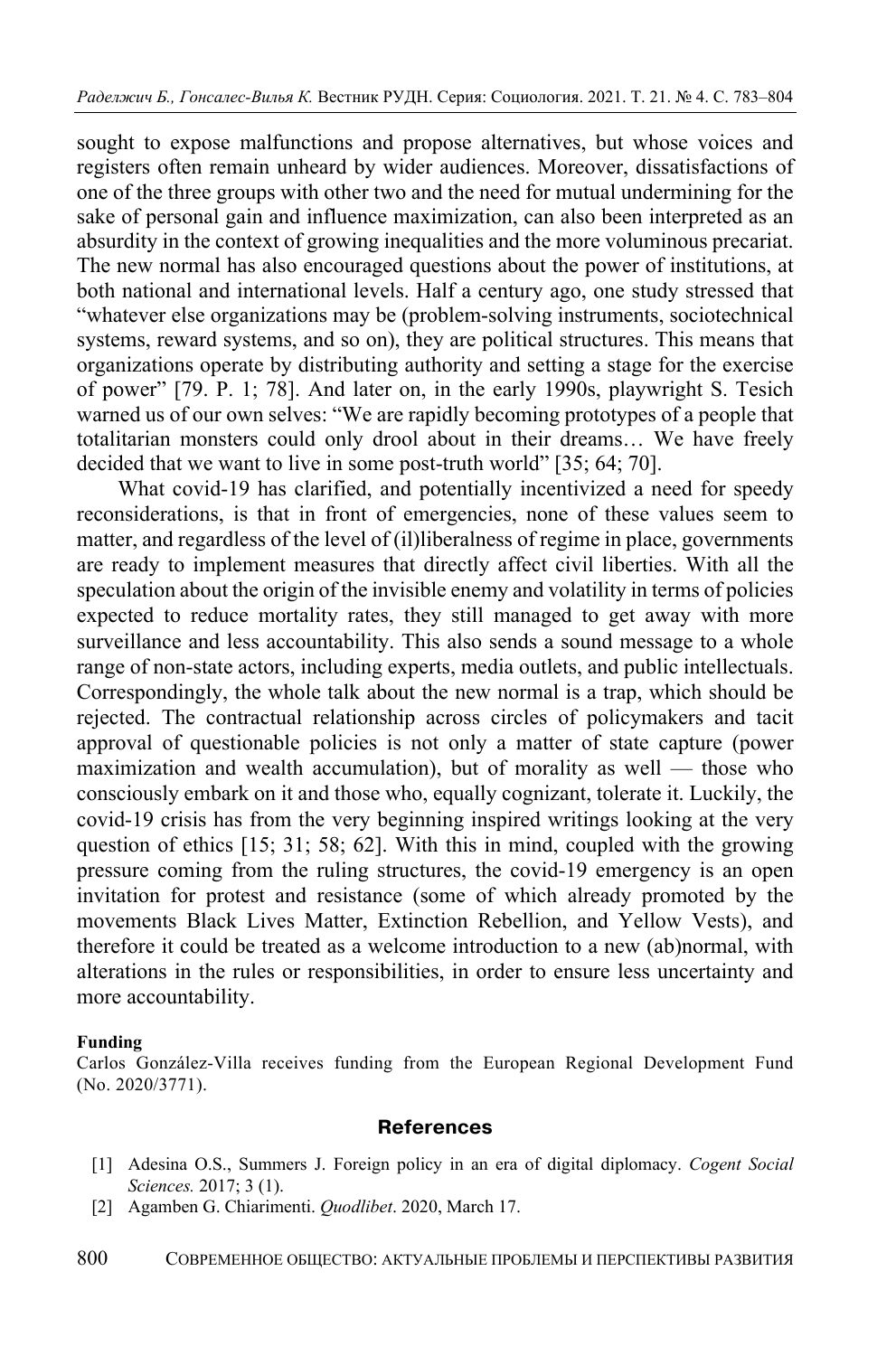- [3] Agamben G. L'invenzione di un'epidemia. *Quodlibet.* 2020, February 26.
- [4] Altman D. Understanding the US failure on coronavirus. *BMJ.* 2020, September 14.
- [5] Arawi T., Chakraborty R., Cutter A.M., et al. A call to cease the use of war metaphors in the covid-19 pandemic. URL: https://www.researchgate.net/publication/342232798\_A\_Call\_ to Cease the Use of War Metaphors in the COVID-19 pandemic
- [6] Barrinha A., Renard T. Cyber-diplomacy: The making of an international society in the digital age. *Global Affairs.* 2017; 3 (4–5).
- [7] Bates B.R. The (in)appropriateness of the war metaphor in response to SARS-CoV-2: A rapid analysis of Donald J. Trump's rhetoric. *Frontiers in Communication.* 2020; 5.
- [8] Bertoncini Y. European solidarity in times of crisis: A legacy to be deepened in the face of covid-19. URL: https://www.robert-schuman.eu/en/european-issues/0555-european-solidarityin-times-of-crisis-a-legacy-to-be-deepened-in-the-face-of-covid-19.
- [9] Besley J.C., Nisbet M. How scientists view the public, the media and the political process. *Public Understanding of Science.* 2013; 22 (6).
- [10] Chapman C.M., Miller D.S. From metaphor to militarized response: The social implications of "we are at war with covid-19" crisis, disasters, and pandemics yet to come. *International Journal of Sociology and Social Policy.* 2020; 40.
- [11] Costello A. The government's secret science group has a shocking lack of expertise. *Guardian.* 2020, April 27.
- [12] Dery D. Agenda setting and problem definition. *Policy Studies Journal.* 2000; 21 (1).
- [13] Ensuring academic freedom in politically controversial academic personnel decisions. URL: https://www.aaupunion.org/NR/rdonlyres/895B2C30-29F6-4A88-80B9-FCC4D23CF28B/ 0/PoliticallyControversialDecisionsreport.pdf.
- [14] Eschenbacher S., Fleming T. Transformative dimensions of lifelong learning: Mezirow, Rorty and covid-19. *International Review of Education.* 2020; 66.
- [15] Ethics and covid-19. URL: https://www.who.int/teams/health-ethics-governance/diseases/ covid-19.
- [16] Garcia RT. Brazil's COVID-19 catastrophe: Nothing less than criminal. *Aljazeera*. 2021, February 1.
- [17] Gordon-Strachan G., Bailey W., Lalta S., et al. Linking researchers and policy-makers: Some challenges and approaches. *Cad Saúde Pública.* 2006; 22.
- [18] Greenfield P. Ban wildlife markets to avert pandemics, says UN biodiversity chief. *Guardian.* 2020, April 6.
- [19] Guterres A. We are all in this together: Human rights and covid-19 response and recovery. URL: http://webtv.un.org/watch/player/6151599935001.
- [20] Hamzelou J. UK's scientific advice on coronavirus is a cause for concern. *New Scientist.*  2020, March 23.
- [21] Han B-C. *The Burnout Society*. Stanford; 2015.
- [22] Hanson F. Baked in and wired: E-Diplomacy@State. *Brookings Foreign Policy Paper Series.* 2012, October 25.
- [23] Harmon M.M. The responsible actor as 'tortured soul:' The case of Horatio Hornblower. *Administration and Society.* 1989; 21 (3).
- [24] Harring N., Jagers S.C., Löfgren Å. Covid-19: Large-scale collective action, government intervention, and the importance of trust. URL: https://doi.org/10.1016/j.worlddev.2020.105236.
- [25] Haynes A.S., Derrick G.E., Redman S., et al. Identifying trustworthy experts: How do policymakers find and assess public health researchers worth consulting or collaborating with? *PLoS One.* 2012; 7 (3).
- [26] Hocking B., Melissen J. *Diplomacy in the Digital Age*. Hague; 2015.
- [27] Hogan J., Howlett M. (Ed.). *Policy Paradigms in Theory and Practice: Discourses, Ideas and Anomalies in Public Policy Dynamics*. Basingstoke; 2015.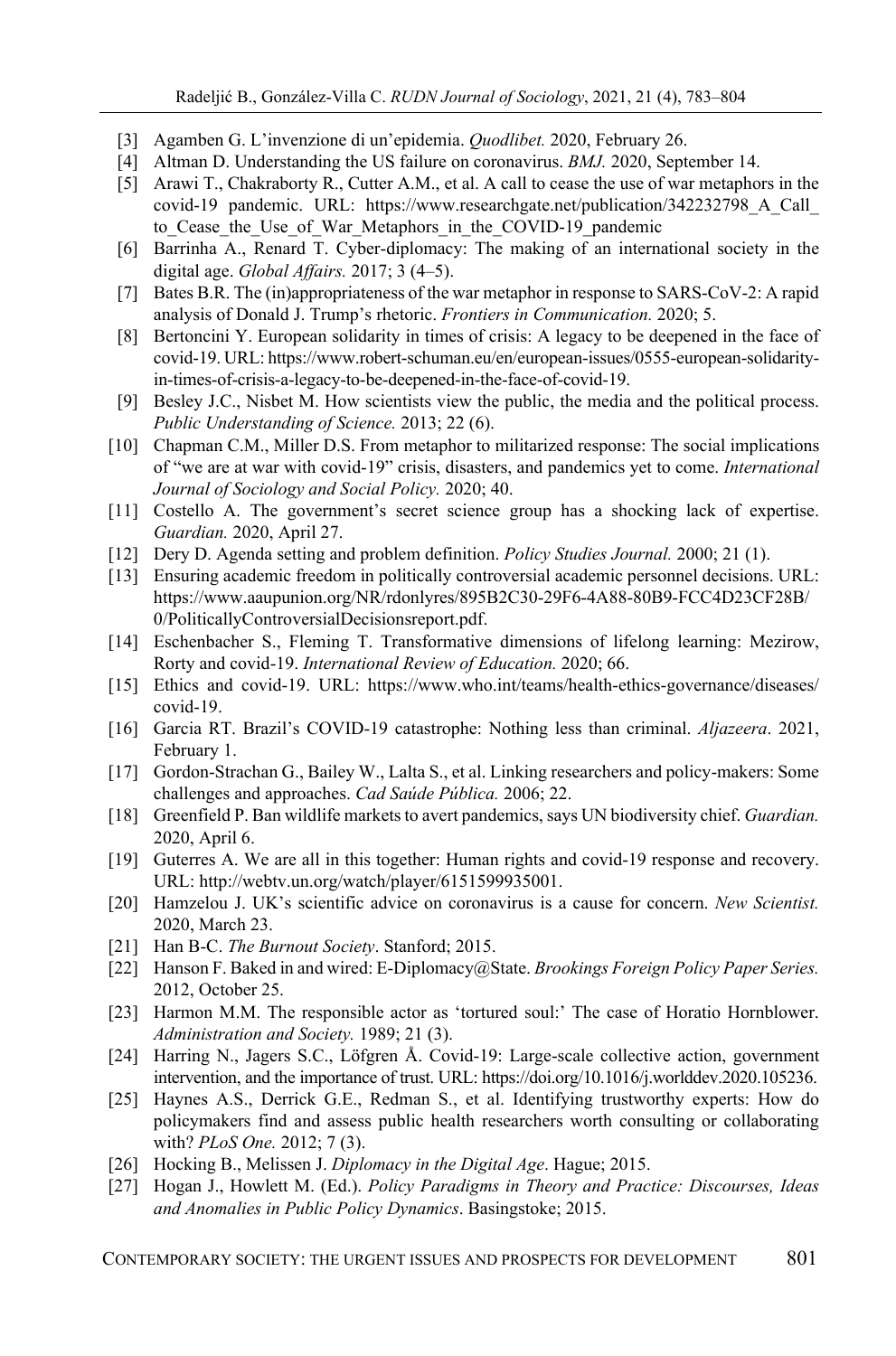- [28] Hyder A.A., Corluka A., Winch P.J., et al. National policy-makers speak out: Are researchers giving them what they need? *Health Policy and Planning.* 2011; 26 (1).
- [29] Ingold K., Gschwend M. Science in policy-making: Neutral experts or strategic policymakers? *West European Politics.* 2014; 37 (5).
- [30] Isaacs D., Priesz A. Covid-19 and the metaphor of war. *Journal of Paediatrics and Child Health.* 2020; 57 (1).
- [31] Jamrozik E., Selgelid M.J. Covid-19 human challenge studies: Ethical issues. URL: https://doi.org/10.1016/S1473-3099(20)30438-2.
- [32] Jürgen Habermas über Corona: "So viel Wissen über unser Nichtwissen gab es noch nie." *Frankfurter Rundschau.* 2020, April 10.
- [33] Kingdon J.W. *Agendas, Alternatives and Public Policies*. London; 2013.
- [34] Knoepfel P., Larrue C., Varone F., et al. *Public Policy Analysis*. Bristol; 2011.
- [35] Krasni J. How to hijack a discourse? Reflections on the concepts of post-truth and fake news. URL: https://www.nature.com/articles/s41599-020-0527-z.
- [36] Landström C., Hauxwell-Baldwin R., Lorenzoni I., et al. The (mis)understanding of scientific uncertainty? How experts view policy-makers, the media and publics. *Science and Culture.* 2015; 24 (3).
- [37] Laurencin C.T., McClinton A. The covid-19 pandemic: A call to action to identify and address racial and ethnic disparities. *Journal of Racial and Ethnic Health Disparities.* 2020; 7.
- [38] Lewis C.W., Gilman S.C. *The Ethics Challenge in Public Service: A Problem-Solving Guide*. San Francisco; 2005.
- [39] Lizza R., Lippman D. Wearing a mask is for smug liberals. Refusing to is for reckless Republicans. *Politico*. 2020, May 1.
- [40] Lynteris C., Fearnely L. Why shutting down Chinese 'wet markets' could be a terrible mistake. *Conversation*. 2020, January 31.
- [41] Magdaleno C. Chomsky on covid-19: The latest massive failure of neoliberalism. *EURACTIV.* 2020, April 25.
- [42] Marinoni G., van't Land H., Jensen T. The impact of covid-19 on higher education around the world. URL: https://www.unibasq.eus/wp-content/uploads/2020/06/iau covid19 and he\_survey\_report\_final\_may\_2020.pdf.
- [43] Marron J.M., Dizon D.S., Symington B., et al. Waging war on war metaphors in cancer and covid-19. *JCO Oncology Practice.* 2020; 16 (10).
- [44] Marsili M. Covid-19 infodemic: Fake news, real censorship information and freedom of expression in time of coronavirus. *Europea.* 2020; 5 (2).
- [45] May P.J. Politics and policy analysis. *Political Science Quarterly.* 1986; 101 (1).
- [46] McDonnel L.M., Elmore R.F. *Alternative Policy Instruments*. Santa Monica; 1987.
- [47] McGreal C. The inequality virus: How the pandemic hit America's poorest. *Guardian.* 2020, April 9.
- [48] Merkel: Coronavirus is Germany's greatest challenge since World War II. *Deutsche Welle*. 2020, March 18.
- [49] Molnár A., Takács L., Harnos E.J. Securitization of the covid-19 pandemic by metaphoric discourse during the state of emergency in Hungary. *International Journal of Sociology and Social Policy.* 2020; 40.
- [50] Ng K. Coronavirus: WHO urges China to close 'dangerous' wet market as stalls in Wuhan begin to reopen. *Independent.* 2020, April 13.
- [51] Nicholson-Crotty S. Bureaucratic competition in the policy process. *Policy Studies Journal.* 2005; 33 (3).
- [52] OECD. Building public trust: Ethics measures in OECD countries. URL: http://www.oecd.org/ mena/governance/ 35527481.pdf.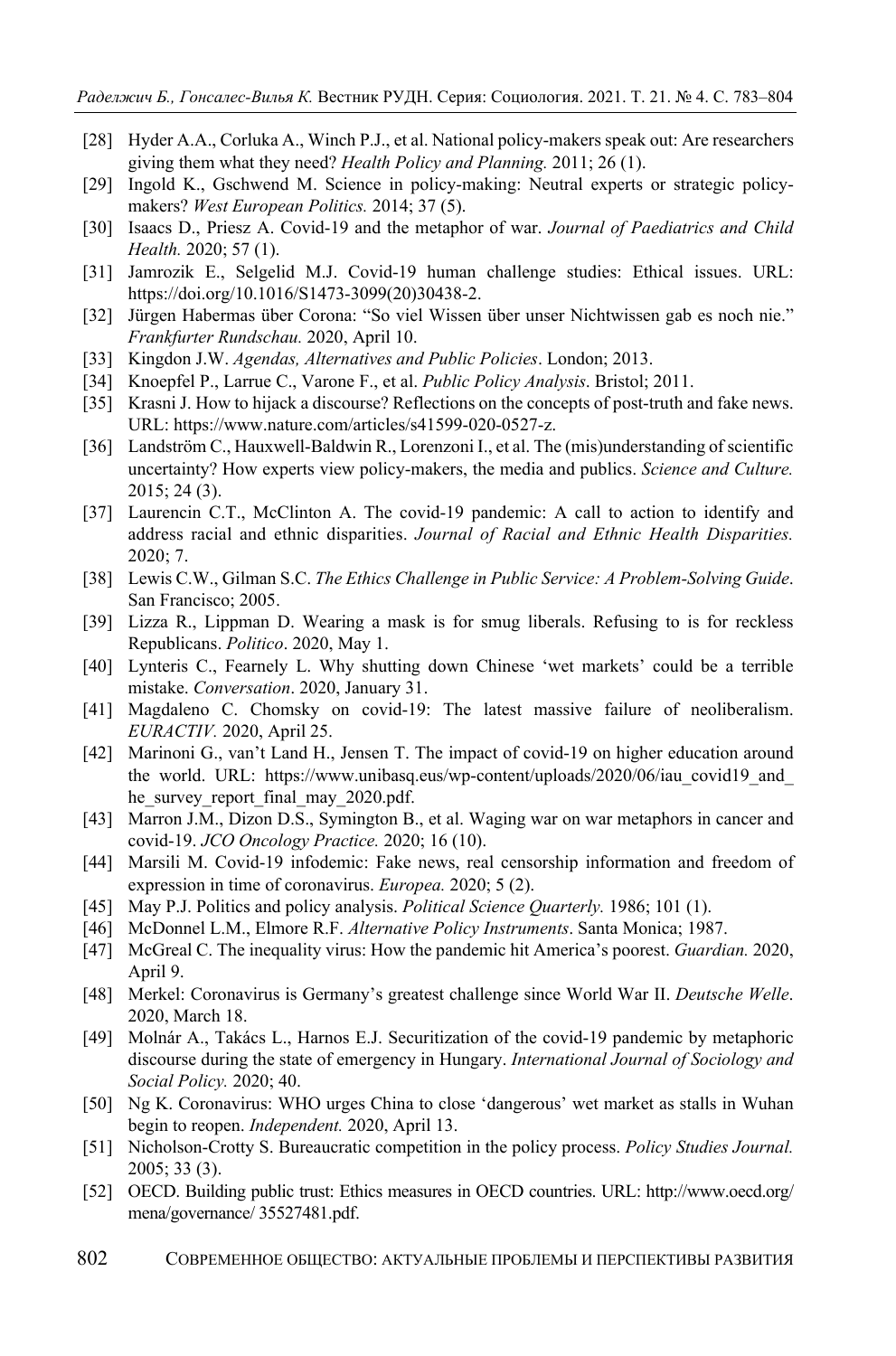- [53] Panzeri F., Di Paola S,. Domaneschi F. Does the covid-19 war metaphor influence reasoning? Socio-political factors mediate the framing effect. URL: https://psyarxiv.com/q5d48.
- [54] Perrigo B. Coronavirus could hit the UK harder than any other European country: Here's what went wrong. *Time.* 2020, April 7.
- [55] Potter E.H. (Ed.). *Cyber-Diplomacy: Managing Foreign Policy in the Twenty-First Century*. Montreal; 2002.
- [56] Putnam R. *The Comparative Study of Political Elites*. Englewood Cliffs; 1976.
- [57] Rios B. Commission chief, MEPs slam lack of EU solidarity in covid-19 crisis. *EURACTIV.*  2020, March 26.
- [58] Robert R., Kentish-Barnes N., Boyer A., et al. Ethical dilemmas due to the covid-19 pandemic. *Annals of Intensive Care.* 2020; 10.
- [59] Roberts W. Donald Trump repeatedly refused to wear a mask and mocked Biden. *Aljazeera.*  2020, October 2.
- [60] Sabucedo J.-M., Alzate M., Hur D. Covid-19 and the metaphor of war. *International Journal of Social Psychology.* 2020; 35 (3).
- [61] Sample I. Covid: Ministers ignored Sage advice to impose lockdown or face catastrophe. *Guardian.* 2020, October 13.
- [62] Schwartz MC. *The Ethics of Pandemics*. Peterborough; 2020.
- [63] Semino E. "Not soldiers but fire-fighters" metaphors and covid-19. *Health Communication.* 2021; 36 (1).
- [64] Shelton T. A post-truth pandemic? *Big Data & Society.* 2020; 7 (2).
- [65] Smith G. Is covid-19 nature's revenge? *Berkeley Daily Planet*. 2020, March 15.
- [66] Standing G. *The Precariat: The New Dangerous Class*. London; 2014.
- [67] Stephens M. A geospatial infodemic: Mapping Twitter conspiracy theories of covid-19. *Dialogues in Human Geography.* 2020; 10 (2).
- [68] Sterling A., Gee D. Science, precaution and practice. *Public Health Reports.* 2002; 117 (6).
- [69] Stevis-Gridneff M. As Europe confronts the coronavirus, what shape will solidarity take? *New York Times.* 2020, April 8.
- [70] Tesich S. A government of lies. *Nation.* 1992, January 6.
- [71] Thomas W., Hollinrake S. Policy-makers, researchers and service users: Resolving the tensions and dilemmas of working together. *Innovation.* 2014; 27 (1).
- [72] Viala-Gaudefroy J., Lindaman D. Donald Trump's "Chinese virus:" The politics of naming. *Conversation.* 2020, April 21.
- [73] Von der Leyen U. A global pandemic requires a world effort to end it: None of us will be safe until everyone is safe. URL: https://www.who.int/news-room/commentaries/detail/aglobal-pandemic-requires-a-world-effort-to-end-it-none-of-us-will-be-safe-until-everyoneis-safe.
- [74] Walker P. Covid: Jenrick defends decision to ignore Sage's lockdown advice. *Guardian.*  2020, October 13.
- [75] Whitehead M, Barr B, Taylor-Robinson D. Covid-19: We are not "all in it together:" Less privileged in society are suffering the brunt of the damage. *BMJ Opinion*. 2020, May 22.
- [76] Williams M.C. Words, images, enemies: Securitization and international politics. *International Studies Quarterly.* 2003; 47 (4).
- [77] Xi focus: Xi vows to win people's war against novel coronavirus. *Xinhua.* 2020, February 11.
- [78] Yi-Chong X., Weller P. "To be, but not to be seen:" Exploring the impact of international civil servants. *Public Administration.* 2008; 86 (1).
- [79] Zaleznik A. Power and politics in organizational life. URL: https://hbr.org/1970/05/powerand-politics-in-organizational-life.
- [80] Zarocostas J. How to fight an infodemic. *Lancet.* 2020, February 29.
- [81] Žižek S. Barbarism with a human face. *Welt.* 2020, March 19.